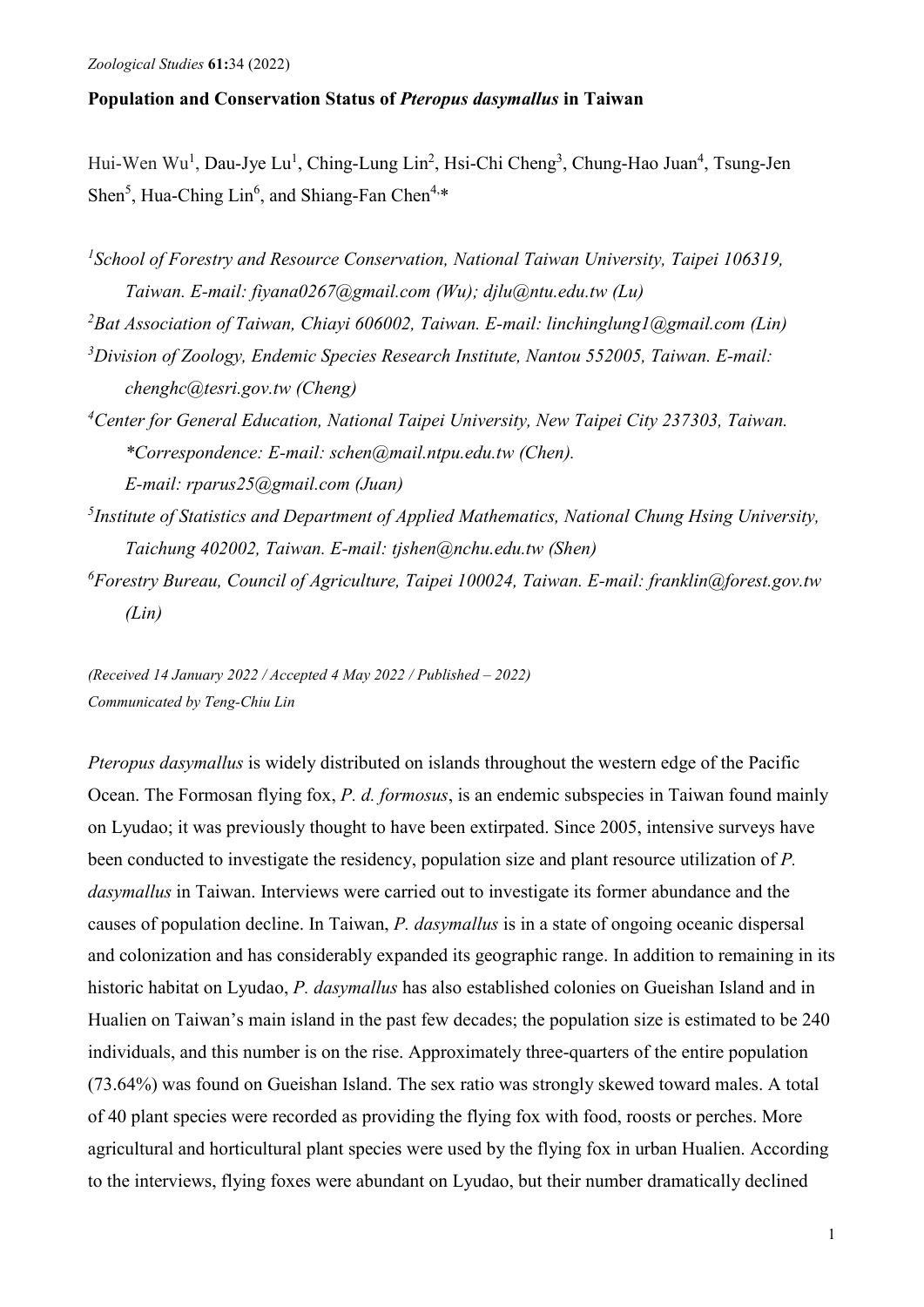from the 1970s to the mid-1980s, mainly due to commercial hunting. Maintaining a sufficient population size and genetic variability is fundamental to the long-term survival of the flying fox. Enforcing conservation laws, restoring habitat, controlling invasive species and improving public awareness are the main steps in the recovery and sustainability of the flying fox population.

**Key words:** Insular ecosystem, Interoceanic dispersal, Local extirpation, Pteropodidae, Ryukyu flying fox.

Citation: Wu HW, Lu DJ, Lin CL, Cheng HC, Juan CH, Shen TJ, Lin HC, Chen SF. 2022. Population and conservation status of *Pteropus dasymallus* in Taiwan. Zool Stud **61:**34.

### **BACKGROUND**

*Pteropus* species (Chiroptera: Pteropodidae), known as flying foxes, are keystone species that play important roles in pollination and seed dispersal in Old World tropical and subtropical ecosystems (Aziz et al. 2021; Cox et al. 1991). They are ecologically distinct in their contribution to maintaining forest structure and diversity, particularly on islands with relatively depauperate assemblages of large frugivores and pollinators (Cox et al. 1992). Under the threats of habitat loss, forest degradation, and intentional use, many flying fox populations have rapidly declined over the past few decades. These threats are intensified on islands and increase the risk of extinction (Frick et al. 2020, Kingston et al. 2021, Mickleburgh et al. 2002). According to the IUCN Red List of Threatened Species, over half of *Pteropus* species are considered threatened (IUCN 2021). These threats could also impact flying foxes' ecological, evolutionary and economic contributions to ecosystem services (Cox and Elmqvist 2000; Florens et al. 2017; McConkey and Drake 2006). Given the high vulnerability and endemism of insular ecosystems, monitoring the status of flying foxes on islands is important for developing corresponding protection and management strategies.

*Pteropus dasymallus* (the Ryukyu flying fox) is widely distributed on islands throughout the western margin of the Pacific Ocean, extending 1,800 km from the Ryukyu Archipelago of southwestern Japan through Taiwan to the northern islands of the Philippines (Kinjo and Nakamoto 2015). Five subspecies, namely, *P. d. daitoensis*, *P. d. dasymallus*, *P. d. inopinatus*, *P. d. yayeyamae* and *P. d. formosus*, have been recognized based on their respective island groups (Yoshiyuki 1989). In addition, a Philippine population was discovered in the 1990s on the Batanes and Babuyan Islands. It has not yet been officially designated as a subspecies (Heaney et al. 1998). Although the subspecies are morphologically similar, significant genetic differentiation has been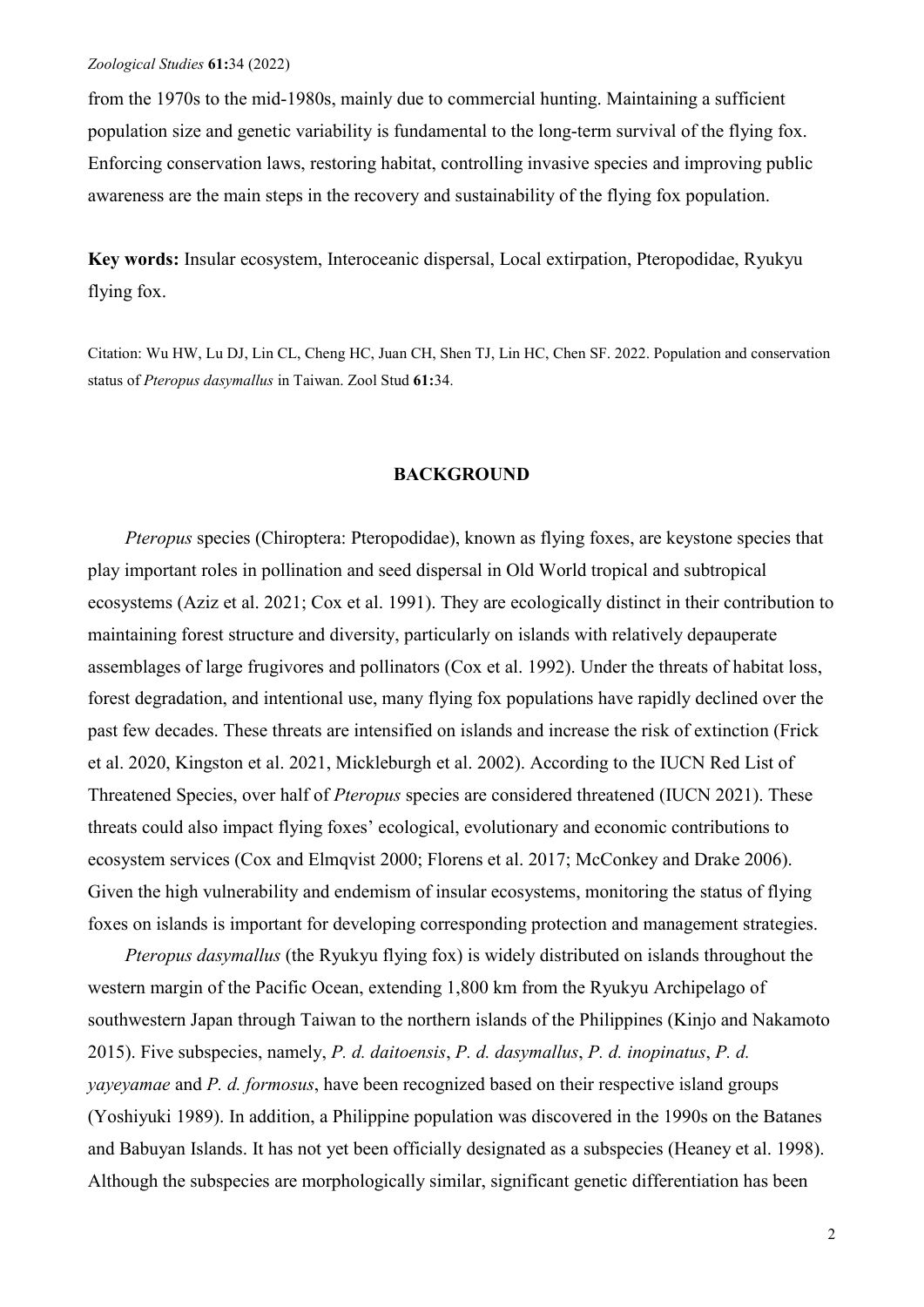detected among most of them, except between *P. d. yayeyamae* and *P. d. formosus*, reflecting historical vicariance events and restricted gene flow across deep, broad oceanic barriers (Chen et al. 2021).

*Pteropus d. formosus* (the Formosan flying fox) historically mainly inhabited Lyudao, with sporadic records of occurrences on the eastern part of Taiwan's main island and Lanyu (Mickleburgh et al. 1992). The flying fox was distributed island-wide on Lyudao, where the population was estimated to be over 2,000 individuals (Lin and Pei 1999). However, the population size rapidly decreased, likely due to intensive hunting since the 1970s. Subsequently, the flying fox was rarely observed and considered to have been extirpated or in the process of becoming extirpated. Therefore, it has been listed as an "Endangered Species" under the Wildlife Conservation Act (Taiwan) since 1989. Little was known about its status on Lyudao until 2005, when it was formally announced that the flying fox had been rediscovered (Chen et al. 2009). Also, flying fox individuals have occasionally been found on offshore islands or on the eastern part of Taiwan's main island in recent years. An updated review of its status is necessary.

To determine whether *P. dasymallus* currently resides in Taiwan, we surveyed its historical range, newly recorded locations, and potential habitat. We interviewed residents to gain a better understanding of the former abundance and population decline of the flying fox. In addition, we reviewed sighting records from the last 40 years to determine whether the flying fox was observed frequently. The aim of our study was to assess the status of *P. dasymallus* in Taiwan, including its presence, current population size, and utilization of plant resources, as well as to investigate residents' perceptions of the flying fox and identify potential critical threats to the flying fox.

### **MATERIALS AND METHODS**

## **Study area**

We conducted surveys of *P. dasymallus* on three islands, namely, Lyudao (Green Island, the main historical range), Gueishan Island (Turtle Island, a newly recorded location) and Lanyu (Orchid Island, a potential habitat with a few sighting records), and in Hualien (a newly recorded location) (Fig. 1, Table 1). Lyudao (area: 15.1 km<sup>2</sup>) is a volcanic island located 30.9 km off the southeastern coast of Taiwan. It is a popular tourist site during summer.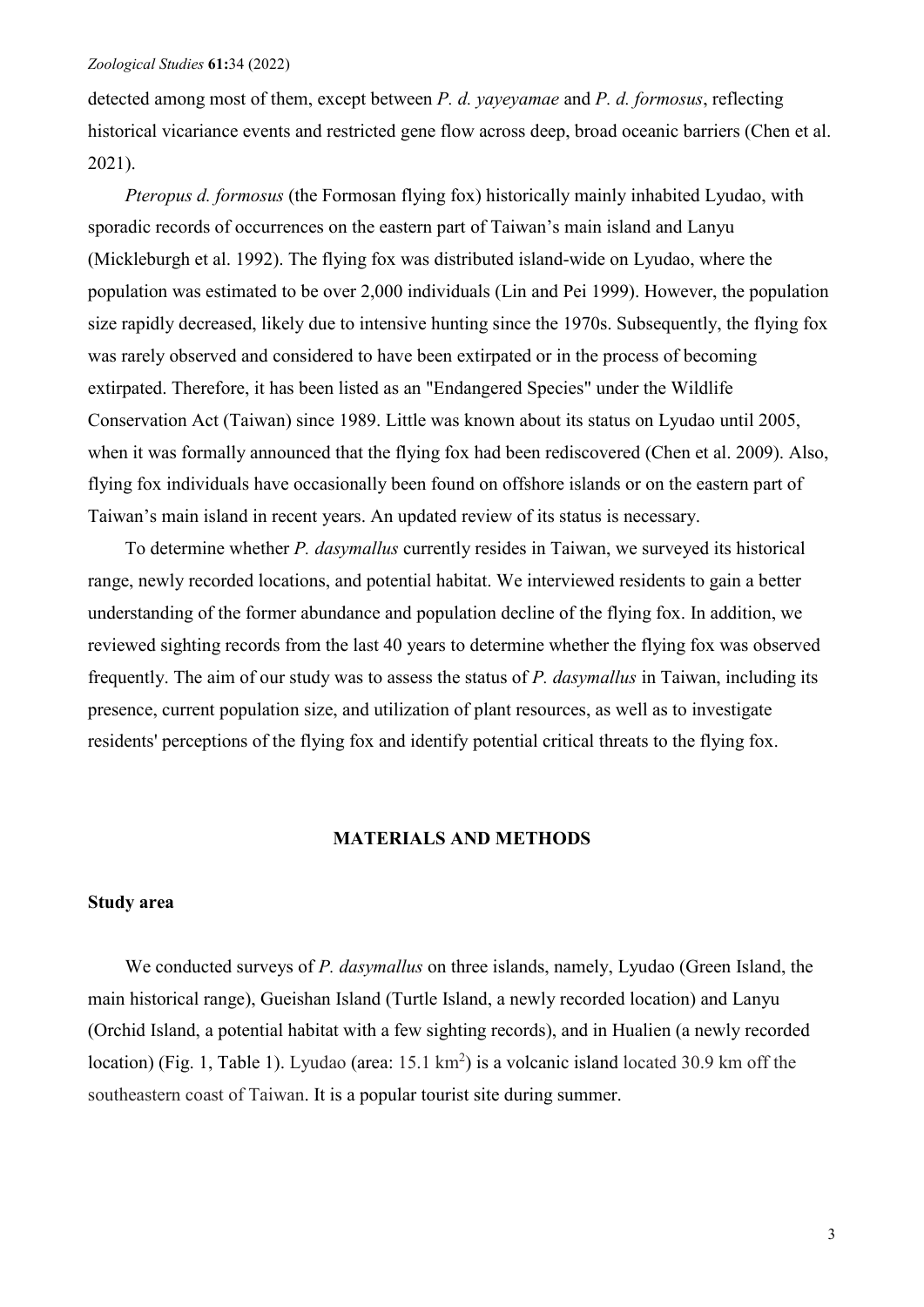

**Fig 1.** A map of Taiwan showing the occurrence records of *Pteropus dasymallus*. Full circles, empty circles and empty triangles represent resident populations and sporadic and dubious records, respectively. Approximate locations are presented for numbers 1-6, 9 and 21, where precise coordinates are unavailable (please refer to Table 1 for the details of localities).

Gueishan Island  $(2.8 \text{ km}^2)$  is a small volcanic island located 9.7 km off the northeastern coast of Taiwan. There are five trails on the island (see Chen et al. 2017). Residents were required to leave by 1977 when Gueishan Island was designated a military control area. Since then, except for the Coast Guard, no residents have inhabited the island. The island is open to the public from March to November during the day.

|     |              | number of individuals, sex and reference are provided. Resident populations are displayed in bold |                             |                          |
|-----|--------------|---------------------------------------------------------------------------------------------------|-----------------------------|--------------------------|
| No. | Year (month) | Location                                                                                          | Number and sex <sup>a</sup> | Reference                |
|     | 1873         | Kaohsiung <sup>b</sup>                                                                            | 1 M, 1 F                    | (Sclater 1873)           |
|     | 1920         | Lyudao <sup>c</sup>                                                                               | ? N                         | (Kuroda 1920)            |
|     | 1932         | Hualien (Sinchen)                                                                                 | 1 N                         | (Horikawa 1932)          |
|     | 1933         | Lanyu <sup>c</sup>                                                                                | 1 N                         | (Kuroda 1938)            |
|     | 1934         | Taitung (Chenggong)                                                                               | ? N                         | (Kuroda 1938)            |
| o   | 1969         | Hualien (Yuli)                                                                                    | 1 F                         | NMNH <sup>d</sup>        |
|     | 1985         | Taitung (City)                                                                                    | 1 N                         | $(C.-Y.$ Lu pers. comm.) |
|     | 1992         | Hualien (City)                                                                                    | 1 N                         | (M.-J. Liao pers. comm.) |
|     |              |                                                                                                   |                             |                          |

**Table 1.** Records of *Pteropus dasymallus* in Taiwan since 1873. The year of discovery, location, number of individuals, sex and reference are provided. Resident populations are displayed in bold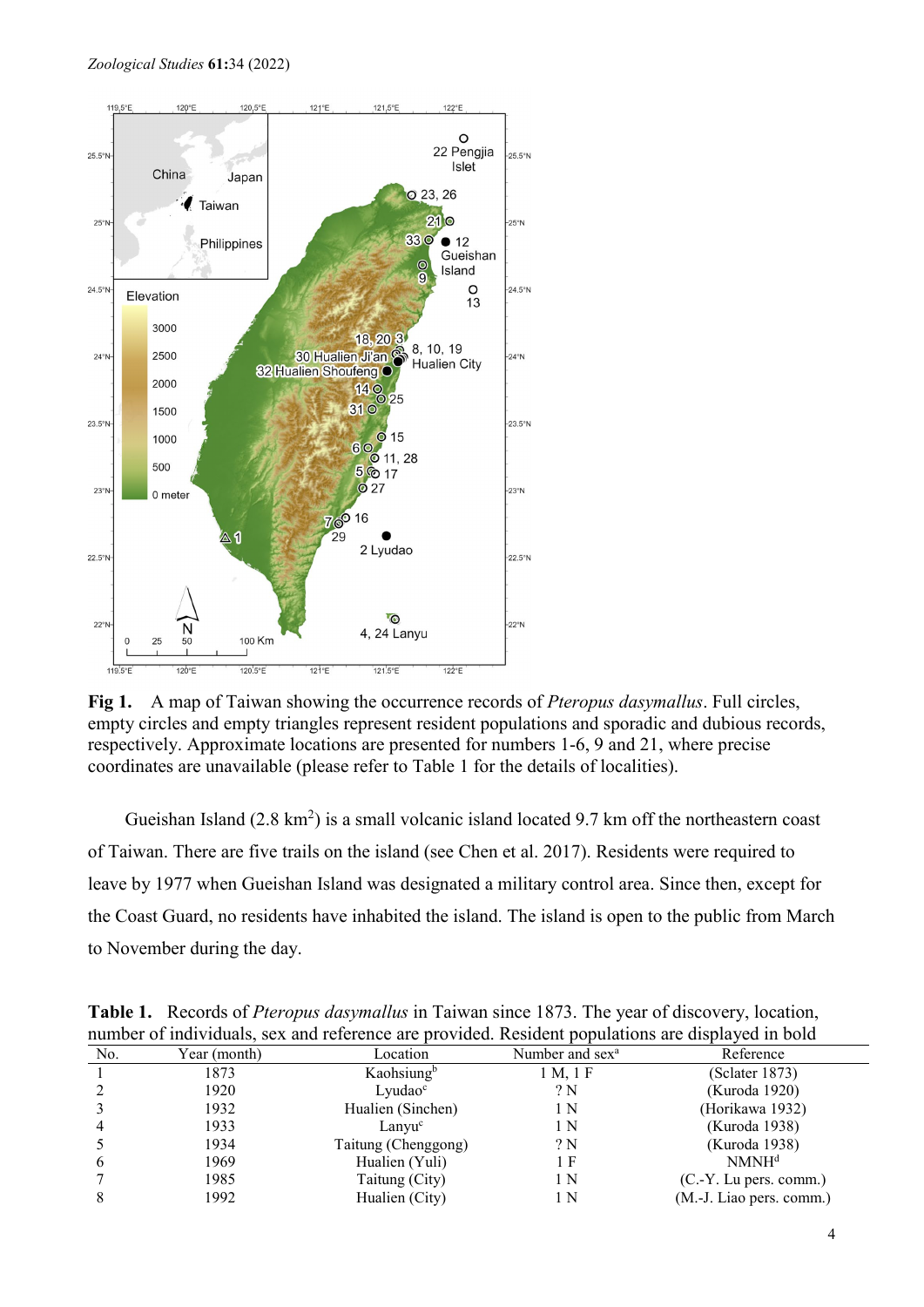| 9  | 1995 (or 1996)         | Yilan (Luodong)              | 2 F, 4 N       | (W.-L. Chi pers. comm.)   |
|----|------------------------|------------------------------|----------------|---------------------------|
| 10 | 1995 (Mar.)            | Hualien (City)               | 3 N            | (T.-L. Yu pers. comm.)    |
| 11 | 1998                   | Taitung (Changbin)           | 1 <sub>N</sub> | (H.-D. Gu pers. comm.)    |
| 12 | 2004 (Sep.)            | Gueishan Island <sup>e</sup> | 2 N            | (C.-C. Tsai pers. comm.)  |
| 13 | 2006 (Sep.)            | Yilan (Su'ao) <sup>e</sup>   | 1 M            | (C.-W. Lin pers. comm.)   |
| 14 | 2006 (Oct.)            | Hualien (Fenglin)            | 1 <sub>M</sub> | (K.-C. Yeh pers. comm.)   |
| 15 | 2008 (Mar.)            | Taitung (Changbin)           | 1 <sub>M</sub> | (J.-N. Hu pers. comm.)    |
| 16 | 2008 (Sep.)            | Taitung (City)               | 1 <sub>N</sub> | (G.-D. Zhong pers. comm.) |
| 17 | 2008 (Sep.)            | Taitung (Chenggong)          | 1 <sub>N</sub> | (G.-D. Zhong pers. comm.) |
| 18 | 2009 (Apr. or May)     | Hualien (Xiulin)             | 1 <sub>N</sub> | (T.-P. Lan pers. comm.)   |
| 19 | 2009 (Nov.)            | Hualien (City)               | 2 M            | (C.-H. Wu pers. comm.)    |
| 20 | $2010$ (Apr. or May)   | Hualien (Xiulin)             | 1 <sub>N</sub> | (T.-P. Lan pers. comm.)   |
| 21 | 2015 (Sep.)            | Taipei (Gongliao)            | 1 M, 1 F       | (J.-Y. Lin pers. comm.)   |
| 22 | $2015$ (Oct.)          | Pengjia Islet <sup>c</sup>   | 1 <sub>N</sub> | (I.-F. Fu pers. comm.)    |
| 23 | 2015 (Oct.)            | Taipei (Yehliu)              | 1 <sub>N</sub> | (P.-W. Chang pers. comm.) |
| 24 | 2017 (Apr.)            | Lanyu <sup>c</sup>           | 1 <sub>N</sub> | (Y.-R. Zhang pers. comm.) |
| 25 | 2018 (Sep.)            | Hualien (Fenglin)            | 1 <sub>N</sub> | (G.-Y. Lin pers. comm.)   |
| 26 | $2018$ (Sep. and Oct.) | Taipei (Yehliu)              | pellets        | This study                |
| 27 | $2018$ (Sep. and Oct.) | Taitung (Chenggong)          | pellets        | This study                |
| 28 | 2018 (Oct.)            | Taitung (Changbin)           | pellets        | (H.-D. Gu pers. comm.)    |
| 29 | 2018 (Oct.)            | Taitung (City)               | pellets        | This study                |
| 30 | 2019 (Jun.)            | Hualien (Ji'an)              | 2 N            | (W.-H. Li pers. comm.)    |
| 31 | 2020 (Aug.)            | Hualien (Guangfu)            | 1 N            | (K.-C. Yeh pers. comm.)   |
| 32 | 2020 (Oct.)            | Hualien (Shoufeng)           | 1 N            | (X.-C. Zhong pers. comm.) |
| 33 | 2021 (Oct.)            | Yilan (Toucheng)             | 2 N            | (X. Li pers. comm.)       |

a: "M" denotes males, "F" denotes females, "N" denotes unknown sex, "?" denotes an unknown number, and "pellets" indicate observation of masticated pellets only. <sup>b</sup>: A dubious record (please refer to text for the details). <sup>c</sup>: Outlying islets. d: National Museum of Natural History, USA. Accession no: USNM358143. e: This is a record of an individual found in the open ocean.

Lanyu (46.8  $\text{km}^2$ ), another volcanic island, is located 60.8 km off the southeastern coast of Lyudao and 104.8 km north of the Batanes Islands, Philippines. Lanyu is part of the island chain where *P. dasymallus* is distributed; however, only one occurrence was formally recorded and was traced back to 1933 (Kuroda 1938). The residents of the island are indigenous Tao people. Hualien is on the east coast of Taiwan's main island, located between the Pacific Ocean and the Central Mountain Range. Hualien's natural habitats are relatively well preserved, except in the city center  $(29.4 \text{ km}^2)$ .

## **Field survey**

To assess whether the flying fox was resident and to monitor population changes, we conducted field surveys on Lyudao (August 2005–April 2008 and September 2018–October 2021) and Gueishan Island (March 2009–March 2013 and July 2018–October 2021) and in Hualien City (September 2018–November 2021). Surveys were performed monthly, seasonally or semiannually, depending on the objectives in different stages, with a higher survey intensity during 2005-2013 to verify the presence and foraging habitat of the flying fox. Each survey session lasted for 3–6 consecutive days. Surveys were performed along 12-18 500-m transects of potential habitats across Lyudao, along the five trails on Gueishan Island, and in 21 potential localities in Hualien City.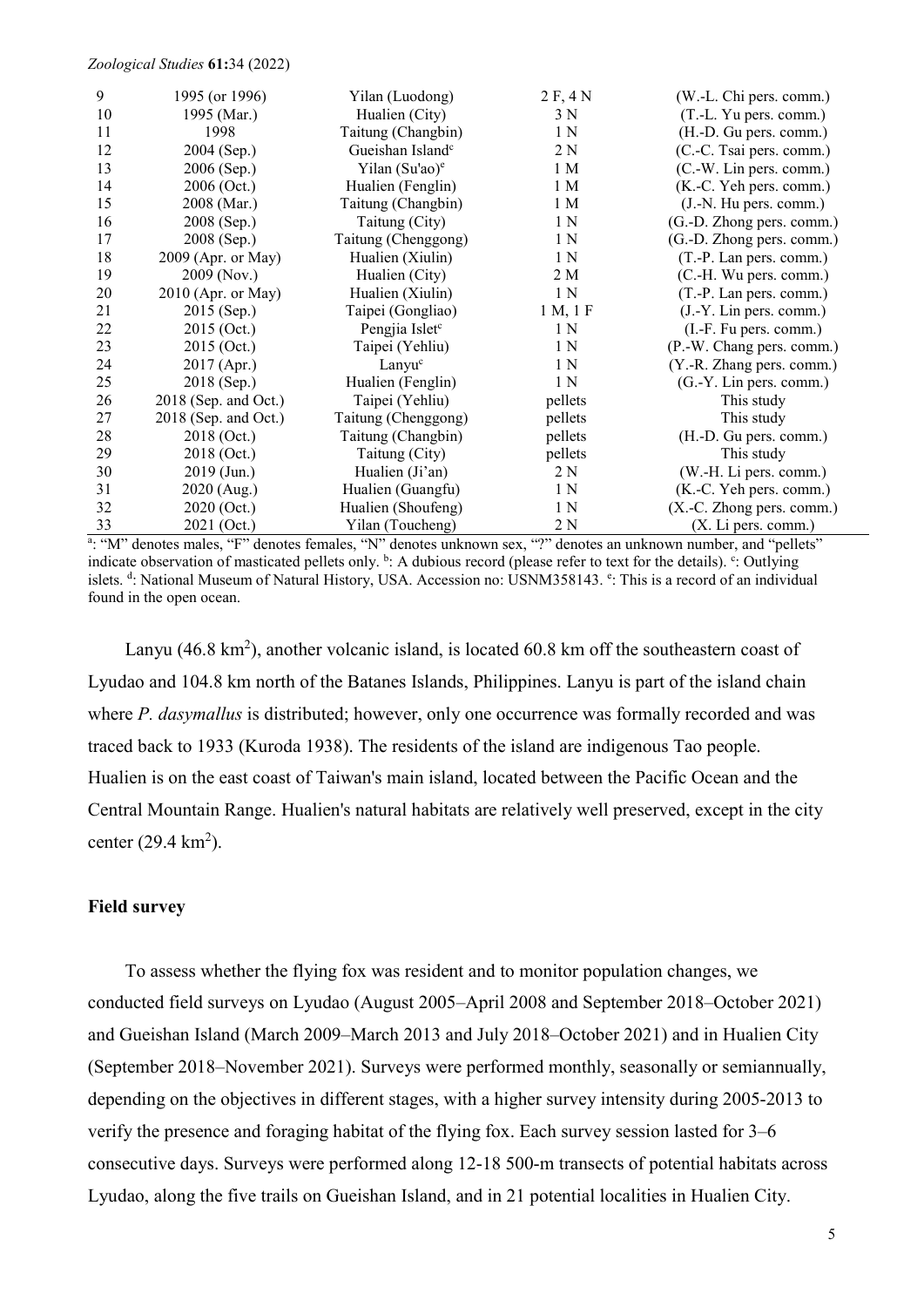Night surveys were conducted from 6–10 PM to record the numbers, localities and behavior of the flying fox using direct observations (sight and sound). During the day, we also investigated feces and masticated pellets as indirect signs of the presence of the flying fox. All identified feces and pellets were removed to prevent duplicate records. A one-time 10-day survey was performed on Lanyu in April 2009 to detect the occurrence of the flying fox.

We applied the capture-mark-recapture method to estimate population size. Individual information was obtained via direct capture, observation and noninvasive genetic sampling of feces, pellets and food remains. Capture was carried out on Gueishan Island. Mist nets were placed in the flight paths of the animals before dusk and until midnight during March 2009–September 2012 and October 2019–October 2021. For each individual, wing membrane samples were collected using 3 mm biopsy punches and stored in 99.5% ethanol or silica beads for genetic analysis. Each individual was injected with a subcutaneous passive integrated transponder (PIT) tag between the scapulae or fitted with a uniquely numbered metal band around its thumb for individual identification. After being measured, sexed, sampled and marked, all flying foxes were released. Identification via direct observation was only applied on Lyudao during August 2005–April 2008, where the flying fox's occurrence was relatively regular. Individuals were identified by color pattern, body size and sex. Fresh feces, pellets and food remains were collected on Lyudao and Gueishan Island and in Hualien City from May 2019 to October 2021. DNA extraction and amplification, sex determination and individual identification were performed following the methods described in Chen (2020) and Chen et al. (2021).

Population size was estimated using the Chao 2 estimator for replicated incidence data (Chao 1987, Chao and Chiu 2016), based on the following formulas:  $\hat{S}_{Chao2} = S_{obs} + \left(\frac{m-1}{m}\right) \frac{q_1^2}{2q_1^2}$  $rac{q_1}{2q_2}$  for  $q_2 >$ 0 and  $\hat{S}_{Chao2} = S_{obs} + \left(\frac{m-1}{m}\right) \frac{q_1(q_1-1)}{2}$  for  $q_2 = 0$ , where  $S_{obs}$  is the total number of distinct individuals observed in a study area, *q1* and *q2* are the numbers of individuals observed once and twice, respectively, and *m* is the number of surveys. The log-transformed 95% confidence intervals of population size are  $\left[S_{obs} + \frac{(S_{Chao2} - S_{obs})}{C}, S_{obs} + (\hat{S}_{Chao2} - S_{obs})C\right]$ , where  $C =$  $\exp\left\{1.96\left[ln\left(1+\frac{\text{var}(S_{Chao2})}{\hat{S}_{Chao2}-S_{obs}}\right)\right]\right\}$  $\frac{(\hat{S}_{Chao2} - S_{obs})^2}{(\hat{S}_{Chao2} - S_{obs})^2}$ 1 <sup>2</sup>, where  $\text{var}(\hat{S}_{Chao2}) = q_2 \left[ \frac{1}{2} \left( \frac{m-1}{m} \right) \left( \frac{q_1}{q_2} \right) \right]$  $\frac{1}{q_2}$ 2  $+\left(\frac{m-1}{m}\right)$ 2  $\left(\frac{q_1}{q_2}\right)$  $\frac{1}{q_2}$ 3 +  $rac{1}{4} \left( \frac{m-1}{m} \right)$ 2  $\left(\frac{q_1}{q_2}\right)$  $\frac{1}{q_2}$  $\int_{0}^{4} \left[ \text{ for } q_2 > 0 \text{ and } \text{vâr} \left( \hat{S}_{Chao2} \right) = \left( \frac{m-1}{m} \right) \frac{q_1(q_1-1)}{2} + \left( \frac{m-1}{m} \right) \right]$  $\frac{2}{1}(2q_1-1)^2$  $\frac{11}{4}$  –  $\left(\frac{m-1}{m}\right)$  $\frac{q_1^4}{\cdots}$  $4\mathcal{S}_{Chao2}$ for  $q_2 = 0$ . We also estimated the intrinsic rate of natural increase  $(r_m)$  based on the female population on Gueishan Island, where more capture-mark-recapture data were available. We assumed that the small population experienced exponential growth on the recently successfully colonized island with abundant resources and few predators. The rate was calculated with the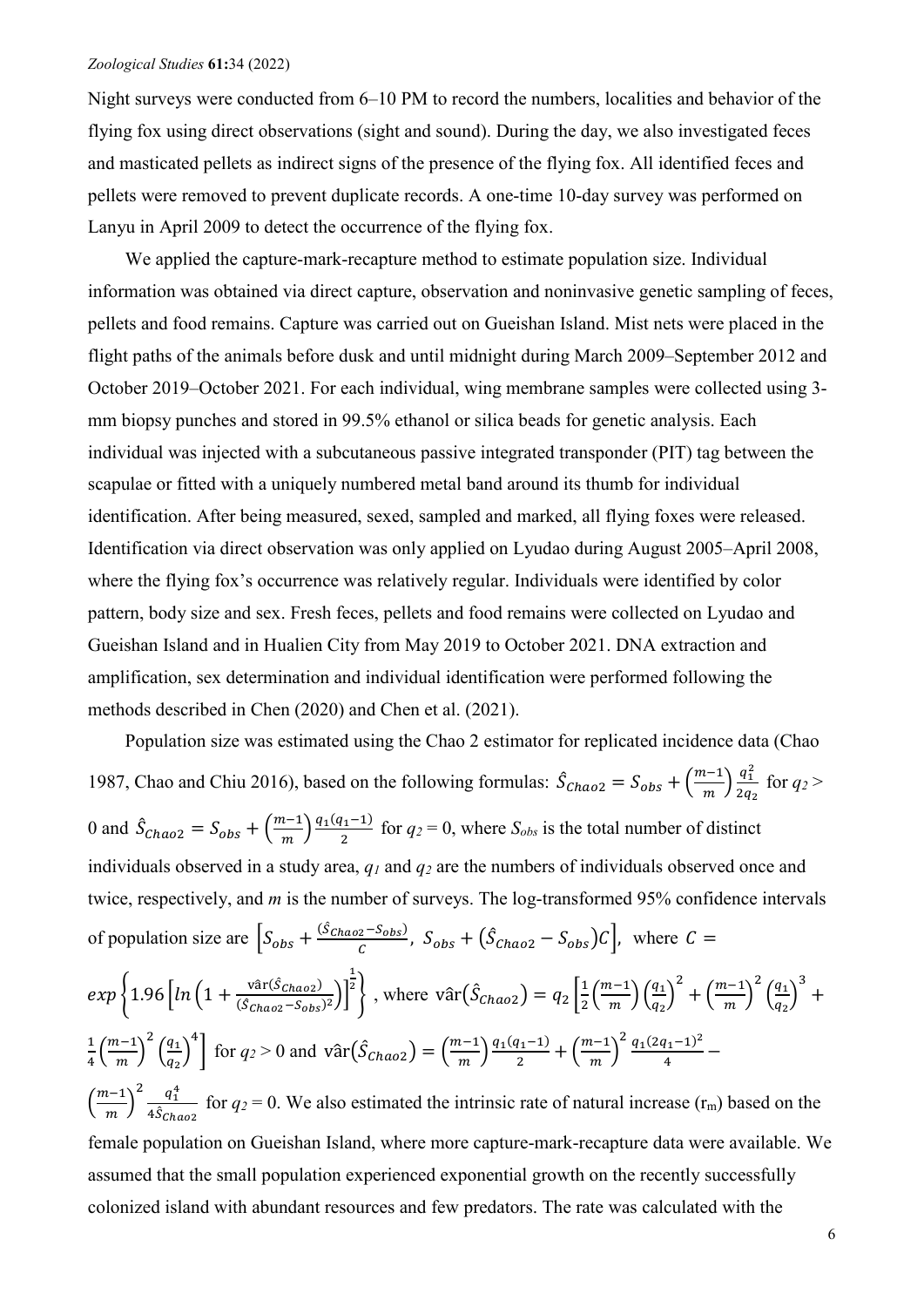formula  $r_m = \left[ ln \left( \frac{N_t}{N_0} \right) \right]$  $\left[\frac{N_t}{N_0}\right]\left[\frac{1}{t}\right]$  $\frac{1}{t}$ , where *N<sub>0</sub>* is the number of animals at time 0 and *N<sub>t</sub>* is the number of animals at time *t* (McIlwee and Martin 2002).

To examine the utilization of plant resources, we identified the plant species in the feces, pellets and food remains of flying foxes according to seed size and shape, content texture and color, and the surrounding flora according to the plant checklists from the Red List of Taiwan Plants (Editorial Committee of the Red List of Taiwan Plants 2017), Plants of Taiwan (Institute of Ecology and Evolutionary Biology, National Taiwan University 2022), and World Flora Online (WFO 2022). Unidentified samples were taken back to the laboratory for detailed examination following the methods described by Chen et al. (2017).

## **Resident interviews**

Interviews were conducted with elderly residents of Lyudao, Gueishan Island and Lanyu to determine the role of the flying fox in local communities. Interviewees from Lyudao and Lanyu, aged over 50 and 70 years, respectively, have lived on the islands since they were young; in contrast, interviewees from Gueishan Island, aged over 50 years, lived on the island until 1977. A semistructured in-depth interview was conducted to capture their knowledge of the flying fox, including past experiences with and memories of this species. For Lyudao residents, the questions included the flying fox's occurrence, ecological habits, and local customary uses, as well as possible reasons for its disappearance. For residents from Gueishan Island and Lanyu, the questions focused on their life and industry on the islands and whether they had ever heard or seen the flying fox. The interviews were conducted in 2009–2010. We repeated the interview survey of Lyudao residents aged over 60 years in 2021 to assess changes in public perception.

### **Historical records**

Sighting records of flying foxes during the last 40 years and relevant literature were collected and reviewed. We interviewed or corresponded with some observers regarding their encounters with flying foxes and determined whether the events occurred frequently or rarely. Distances to the nearest coast were measured using Google Earth for locations that had precise coordinates. All interviews were conducted sporadically during 2009–2021.

In this study, we excluded subspecies names in data regarding newly discovered individuals/ populations in Taiwan since *P. d. yayeyamae* and *P. d. formosus* are still indistinguishable by morphology and genetics.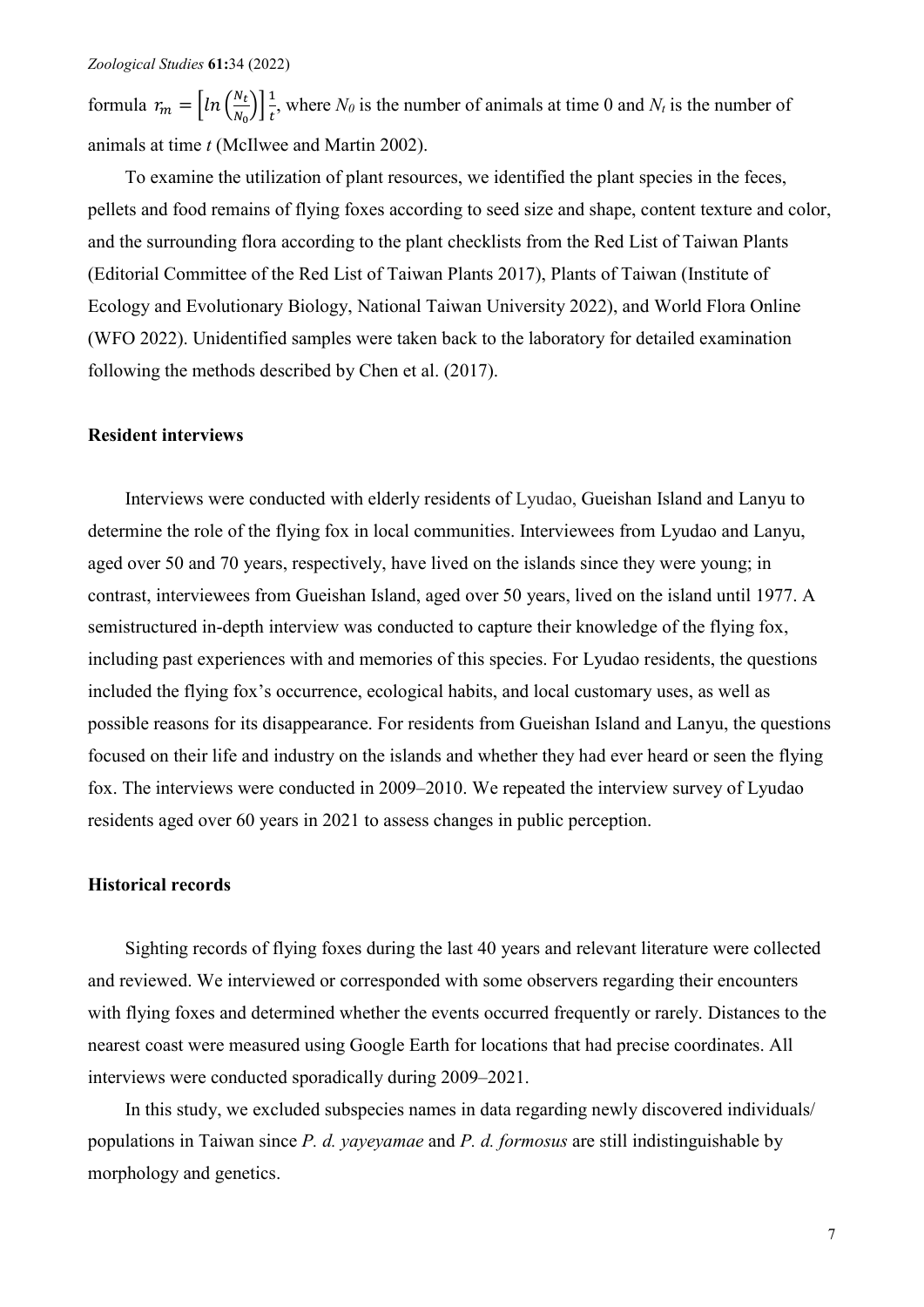#### **RESULTS**

### **Field surveys**

Our surveys revealed that the flying fox is present on Lyudao and Gueishan Island and in Hualien year-round. On Lyudao, flying foxes were most frequently detected in a forest valley by the main road and on steep mountainsides by an open area during night surveys. All these areas were away from villages. Flying foxes often stayed in those areas to feed or rest, sometimes even throughout the night. A female carrying dependent young was observed in mid-April.

On Gueishan Island, flying foxes were mainly observed on ridge crests beside Lake Gueiwei. Flying foxes sometimes aggregated and interacted on a specific Taiwan date palm (*Phoenix hanceana* Naudin.) found in grasslands, with up to eleven individuals recorded. Copulation was observed in November. Females carrying young pups were recorded beginning in mid-May. Flying foxes have been regularly observed in Hualien City, Ji'an and Shoufeng since 2009, 2019 and 2020, respectively. They were recorded roosting or foraging at schools, parks, and along trails and riversides, in greater numbers and in an increasing number of locations (Table 1). Females carrying young were observed beginning in mid-April.

During 2009–2012, 22 individuals were captured on Gueishan Island. Two bats were recaptured in different surveys. The population size was approximately 114 individuals, according to the Chao 2 estimator. In the recent period (2019–2021), 60 individuals were captured or detected with fecal and pellet genetic analyses. Twelve individuals were recaptured or rediscovered. The estimated population was 176 individuals. The overall observed sex ratio was 1.96:1 (males: females), which was significantly different from parity (binomial test: *P* < 0.01). The estimated intrinsic rate of natural increase was 0.058 based on the change in the female population over a period of 9 years (2012–2021).

In Hualien City, 12 individuals were identified from genetic analyses of feces, pellets, food remains and carcasses. The estimated population was 60 individuals. The observed sex ratio was 3.5:1, which was not statistically significant (binomial test:  $P = 0.180$ ). Only four and two individuals were identified on Lyudao in 2005–2008 and 2019–2021, respectively. The estimated populations were five and three individuals, respectively (Table 2).

In total, 40 species of plants were used as food, day roosts or night perches by the flying fox (Table 3). Eleven were nonnative plants (27.50%), including an invasive species, Indonesian cinnamon *Cinnamomum burmannii* (Nees) Blume, which was recorded in Hualien Ji'an; the other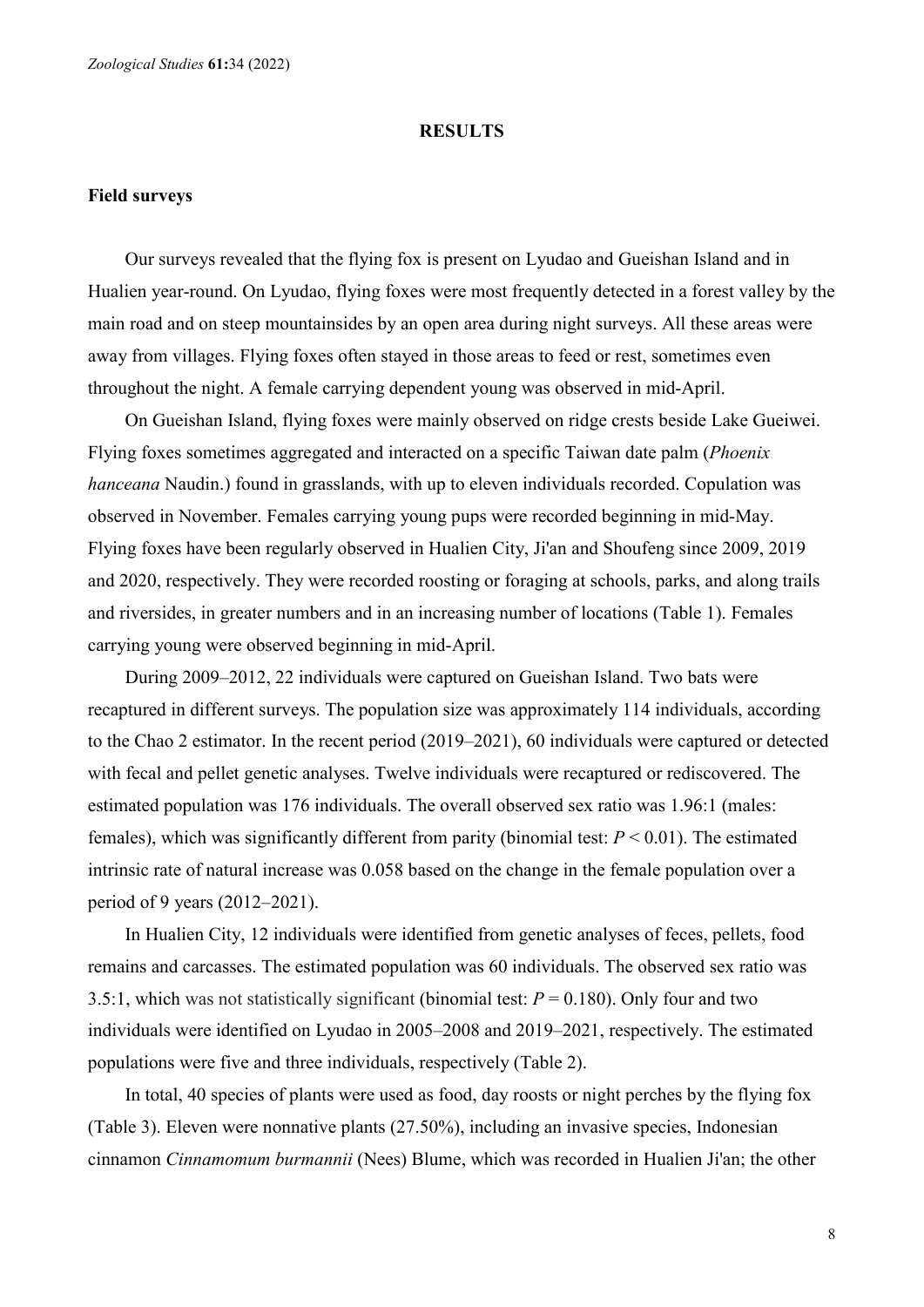species were agricultural or horticultural plants found on school campuses or in parks, secondary

forests or beside streets.

**Table 2.** Estimated population size with log-transformed 95% confidence intervals of *Pteropus dasymallus* on Lyudao and Gueishan Island and in Hualien City. The number of identified individuals by sex (M: male, F: female, N: unknown) is also displayeda

| Individuals by Sex (IVI. Indie, F. Temale, IV. UnKnown) is also displayed |              |  |                 |    |   |                                 |  |              |
|---------------------------------------------------------------------------|--------------|--|-----------------|----|---|---------------------------------|--|--------------|
| Lvudao                                                                    |              |  | Gueishan Island |    |   | Hualien City                    |  |              |
| М                                                                         |              |  | M               |    | N | М                               |  |              |
|                                                                           |              |  |                 |    |   |                                 |  |              |
|                                                                           |              |  | 14              |    |   |                                 |  |              |
|                                                                           | $5(4-17)$    |  |                 |    |   |                                 |  |              |
|                                                                           |              |  |                 |    |   |                                 |  |              |
|                                                                           | $\mathbf{0}$ |  | 39              | 19 |   |                                 |  |              |
|                                                                           | $3(2-12)$    |  |                 |    |   |                                 |  |              |
|                                                                           |              |  |                 |    |   | $114(44-407)$<br>$176(110-330)$ |  | $60(27-162)$ |

a: Individuals were identified by multiple methods, including direct observations, capture and genetic analyses of feces, pellets and food remains, as described in the text.

**Table 3.** The plant resources used by *Pteropus dasymallus* for food (F), day roosts (R) or night perches (P) on Lyudao and Gueishan Island and in Hualien City

| Species                                              | Lyudao <sup>a</sup> | Gueishan Island | Hualien      |
|------------------------------------------------------|---------------------|-----------------|--------------|
| Dicotyledons                                         |                     |                 |              |
| Anacardiaceae                                        |                     |                 |              |
| Mangifera indica L. <sup>b</sup>                     | F, P                |                 | F, P         |
| Asteraceae                                           |                     |                 |              |
| Wedelia biflora (L.) DC.                             |                     | F, P            |              |
| Bignoniaceae                                         |                     |                 |              |
| Spathodea campanulata Beauv. <sup>b</sup>            |                     |                 | $\mathbf{P}$ |
| Caricaceae                                           |                     |                 |              |
| Carica papaya L. <sup>b</sup>                        | F, P                |                 | F, P         |
| Casuarinaceae                                        |                     |                 |              |
| Casuarina equisetifolia L. <sup>b</sup>              | F, P                |                 | $\mathbf{P}$ |
| Combretaceae                                         |                     |                 |              |
| Terminalia catappa L.                                | F, P                |                 | F, P, R      |
| Terminalia mantaly H.Perrier. <sup>b</sup>           |                     |                 | $\mathbf{P}$ |
| Ebenaceae                                            |                     |                 |              |
| Diospyros blancoi A. DC.                             | F, P, R             | F, P            | ${\bf P}$    |
| Diospyros maritima Blume                             | F, P                | F, P            |              |
| Diospyros morrisiana Hance                           |                     | F, P            |              |
| Euphorbiaceae                                        |                     |                 |              |
| Macaranga tanarius (L.) Müll.Arg.                    |                     | ${\bf P}$       |              |
| Calophyllaceae                                       |                     |                 |              |
| Calophyllum inophyllum L.                            |                     |                 | F, P         |
| Clusiaceae                                           |                     |                 |              |
| Garcinia subelliptica Merr.                          | F, P                |                 | F, P         |
| Lauraceae                                            |                     |                 |              |
| Cinnamomum burmannii (Nees) Blume <sup>b</sup>       |                     |                 | F, P         |
| Cinnamomum camphora (L.) J.Presl. var. camphora      |                     |                 | F, P         |
| Malvaceae                                            |                     |                 |              |
| Bombax ceiba L.                                      |                     |                 | F, P         |
| Moraceae                                             |                     |                 |              |
| Broussonetia papyrifera (L.) L'Hér. ex Vent.         |                     |                 | F, P         |
| Ficus ampelas Burm. f.                               |                     | F, P            |              |
| Ficus benjamina L.                                   | $\mathbb{R}$        |                 |              |
| Ficus cumingii Miq. var. terminalifolia (Elmer) Sata | F, P                |                 |              |
| Ficus fistulosa Reinw. ex Blume                      | F, P                | F, P            | F, P         |
| Ficus microcarpa L.f. var. microcarpa                |                     | ${\bf P}$       | F, P, R      |
| Ficus septica Burm.f.                                | F, P                | F, P            | F, P         |
| Ficus sp.                                            |                     | $\mathbf{P}$    |              |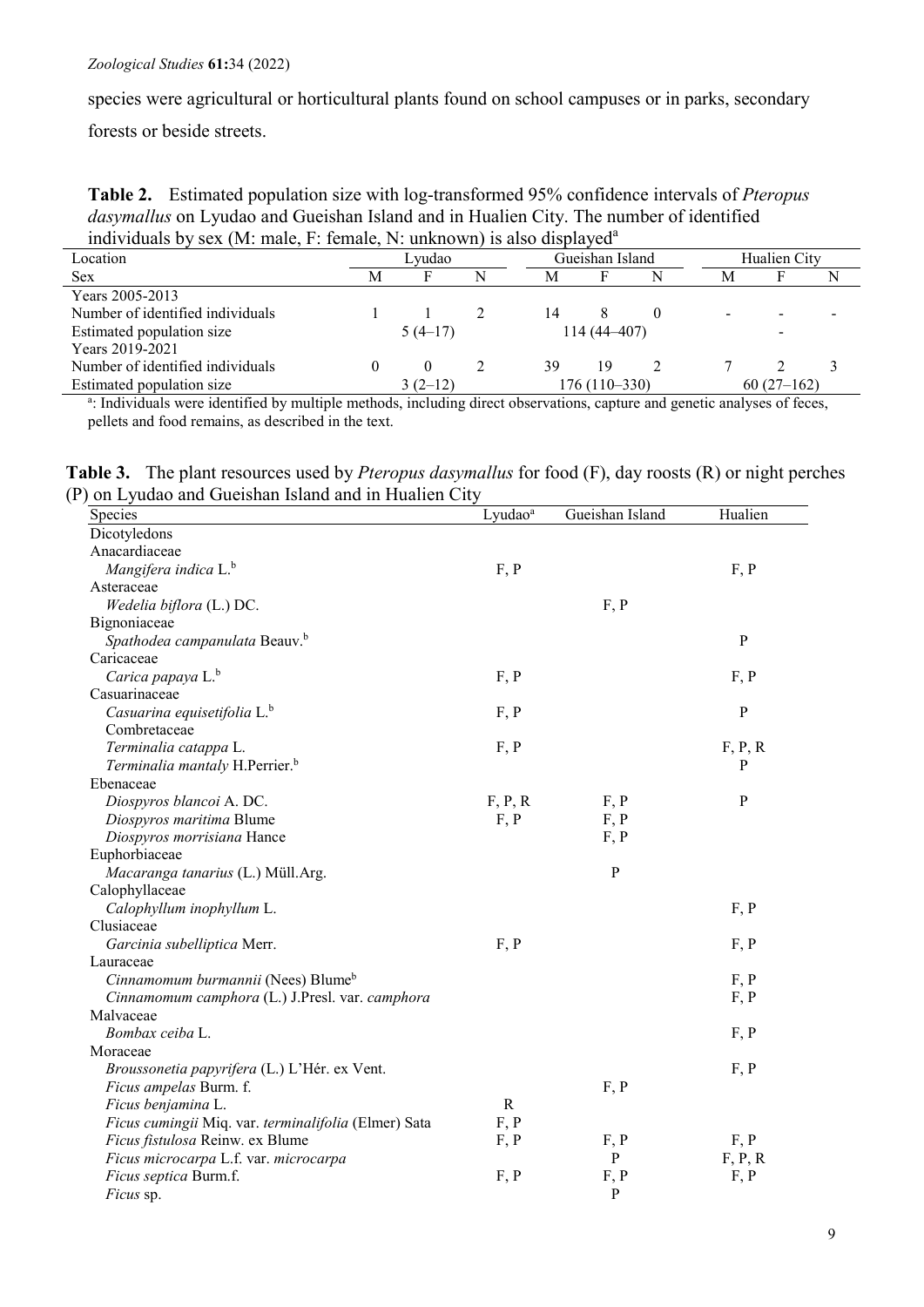| <i>Ficus superba</i> (Miq.) Miq. var. <i>japonica</i> Miq.   |            | $\mathbf P$ | F, P          |
|--------------------------------------------------------------|------------|-------------|---------------|
| Ficus virgata Reinw. ex Blume                                |            |             | F, P          |
| <i>Morus australis</i> Poir.                                 |            | F, P        |               |
| Primulaceae                                                  |            |             |               |
| Ardisia sieboldii Miq.                                       |            | F, P        |               |
| Myrtaceae                                                    |            |             |               |
| Psidium guajava L. <sup>b</sup>                              |            | F, P        |               |
| Syzygium samarangense (Blume) Merr. & L.M.Perry <sup>b</sup> |            |             | F, P          |
| Rosaceae                                                     |            |             |               |
| <i>Rubus</i> sp.                                             |            |             | F, P          |
| Sapotaceae                                                   |            |             |               |
| Palaquium formosanum Hayata                                  | F, P, R    |             | F, P          |
| Staphyleaceae                                                |            |             |               |
| Turpinia ternata Nakai                                       |            | F, P        |               |
| Pentaphylacaceae                                             |            |             |               |
| Eurya japonica Thunb.                                        |            | F, P        |               |
| Monocotyledons                                               |            |             |               |
| Arecaceae                                                    |            |             |               |
| Livistona chinensis R.Br. var. subglobosa (Mart.) Becc.      |            | F, P        |               |
| <i>Phoenix hanceana</i> Naudin.                              |            | F, P        | F, P          |
| Roystonea regia (Kunth) O.F.Cook <sup>b</sup>                | P          |             | F, P, R       |
| Musaceae                                                     |            |             |               |
| <i>Musa</i> sp. $b$                                          | F, P       |             | F, P          |
| Strelitziaceae                                               |            |             |               |
| Ravenala madagascariensis Sonn. <sup>b</sup>                 |            |             | P             |
| Pandanaceae                                                  |            |             |               |
| Pandanus odoratissimus L.f.                                  | F, P       |             |               |
| Total number of species: 40                                  | 15         | 18          | 25            |
| Number and percentage of nonnative species: 11 (27.50%)      | 5 (33.33%) | $1(5.56\%)$ | $10(40.00\%)$ |

a: Some of the Lyudao records were obtained from interviews with elderly residents. **b**: Nonnative species.

### **Resident interviews**

We interviewed 25 elderly residents on Lyudao during 2009-2010. Each of them reported having seen flying foxes in the past. Locals referred to flying foxes as "*panichi*" but could not explain the term's exact meaning. A few interviewees also referred to flying foxes as "*tò-tiàu tsiáu*" in Taiwanese (literally "upside-down bird"). Most interviewees reported that flying foxes used to be very common (84.00%) and could be seen year-round (64.00%, Table 4). The height at which the flying foxes roosted during the daytime varied among seasons and was higher in summer than in winter. A few interviewees claimed that they had seen flying foxes flying over the open ocean, heading to Lyudao at night.

Nearly half of the Lyudao interviewees (48.00%) reported capturing flying foxes for consumption in the past. Captures often occurred during the winter slack farming season when residents could not go fishing. Long bamboo sticks with ends sharpened or mounted with iron wires, nails or darts were used to stab or strike bats off trees. Fallen bats could not take off from the ground. Some residents used homemade dip nets (mesh nets with long bamboo handles) to scoop up bats on trees. From the 1970s to the mid-1980s, flying foxes were harvested commercially with bird netting installed on crest lines between valleys in the major flight paths, which was a more efficient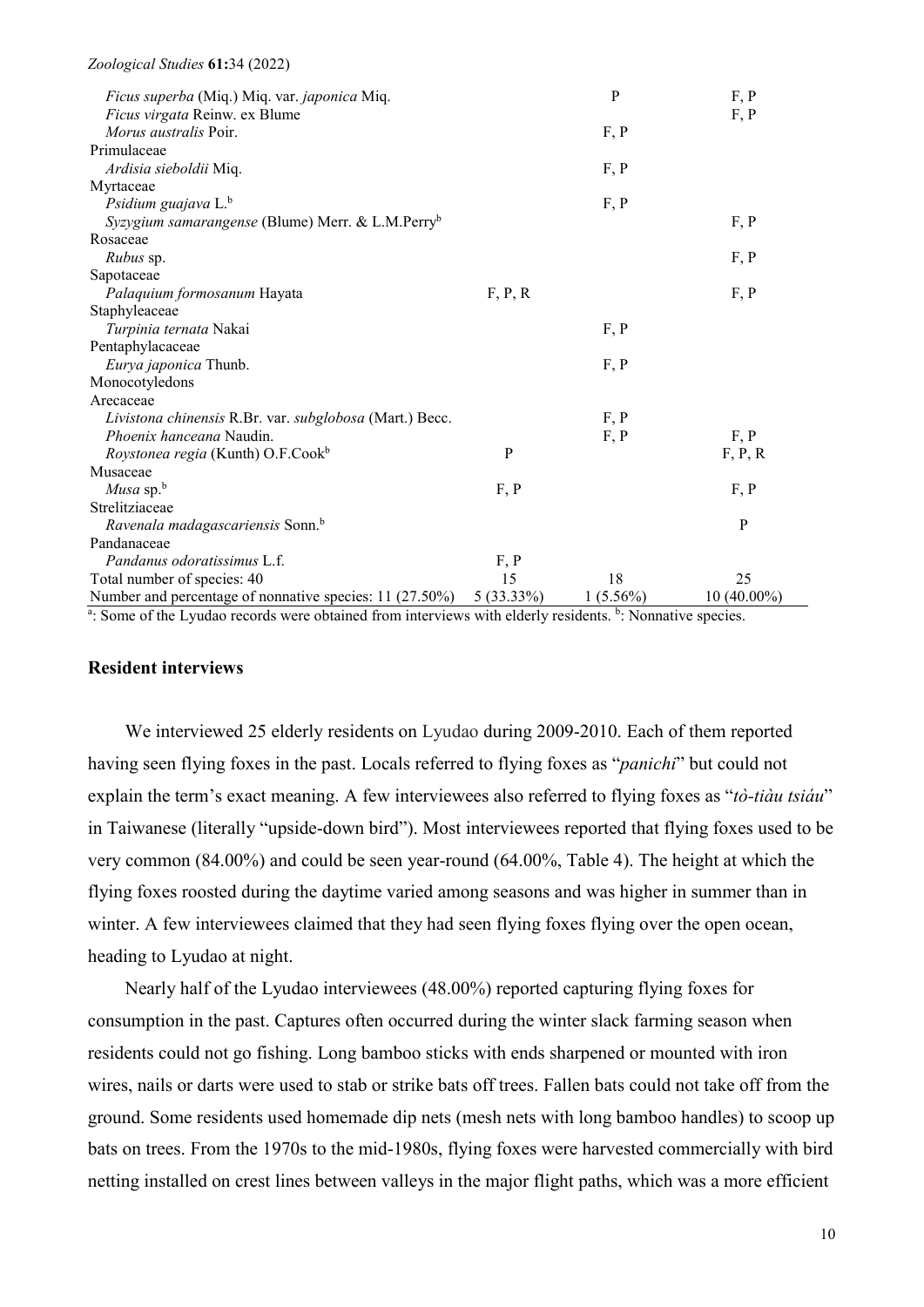approach for capture. The price for each bat at that time was NT\$ 500-700 (US\$ *c*. 14–20; the per capita income of Taiwan was US\$ 2,139 in 1980). Flying foxes captured for commercial purposes were transported to Taiwan's main island and traded in markets. No regulations were imposed on the capture and trading of flying foxes prior to the implementation of the Wildlife Conservation Act in 1989. More than half of the interviewees had eaten flying foxes in the past (56.00%). They cooked flying foxes in several ways: mostly simmering them with local peanut crops, stir-frying chunks of flying fox meat with soy sauce and sesame sauce seasonings, or sometimes stewing them with dried vegetables. The capture and consumption of flying foxes tended to be more prevalent in villages close to mountain areas.

| Questions                        | Interviewee responses | Percentage reported (%) |          |  |
|----------------------------------|-----------------------|-------------------------|----------|--|
|                                  |                       | 2009-2010               | 2021     |  |
|                                  |                       | $(n = 25)$              | $(n=16)$ |  |
| Population abundance in the past | Often seen            | 84.00%                  |          |  |
|                                  | Occasionally          | 16.00%                  |          |  |
| Seasonal variation               | Year-round            | 64.00%                  |          |  |
|                                  | Mainly in summer      | 8.00%                   |          |  |
|                                  | Mainly in winter      | 8.00%                   |          |  |
|                                  | Not sure              | 20.00%                  |          |  |
| Hunting experience               | Yes                   | 48.00%                  |          |  |
|                                  | N <sub>o</sub>        | 52.00%                  |          |  |
| Consumption experience           | 56.00%<br><b>Yes</b>  |                         |          |  |
|                                  | N <sub>o</sub>        | 44.00%                  |          |  |
| Causes for population declines   | Overhunting           | 56.00%                  |          |  |
|                                  | Plantation            | 16.00%                  |          |  |
|                                  | Typhoons              | 12.00%                  |          |  |
|                                  | Not sure              | 20.00%                  |          |  |
| Last observation                 | $>$ 30 years ago      | 32.00%                  | 37.50%   |  |
|                                  | $21-30$ years ago     | 24.00%                  | 12.50%   |  |
|                                  | $11-20$ years ago     | 12.00%                  | $0.00\%$ |  |
|                                  | $\leq 10$ years       | 12.00%                  | 25.00%   |  |
|                                  | Not sure/no response  | 20.00%                  | 25.00%   |  |
| Population status                | Rare                  | 36.00%                  | 37.50%   |  |
|                                  | Extirpated            | 48.00%                  | 25.00%   |  |
|                                  | Not sure              | 16.00%                  | 37.50%   |  |

**Table 4.** Interviewee responses regarding experience with *Pteropus dasymallus* on Lyudao in 2009–2010 and 2021

Nearly half of the interviewees believed no individuals remained on Lyudao (48.00%). A total of 36.00% of the interviewees claimed that the flying fox was still present or likely present, and 16.00% were uncertain about its presence. However, only a few (12.00%) witnessed flying foxes in the last ten years (1999–2009). Most of them had not seen flying foxes for more than 20 years (*i.e.*, flying foxes were last seen before 1989; 56.00%). Overhunting was considered the main cause of population decline (56.00%), followed by habitat degradation due to extensive plantations of the alien Australian pine (*Casuarina equisetifolia* L.) and damage from typhoons (Tables 4, 5).

A more recent interview of 16 Lyudao residents in 2021 showed that more interviewees recently encountered flying foxes (2011-2021, 25.00%). Fewer (25.00%) reported that the flying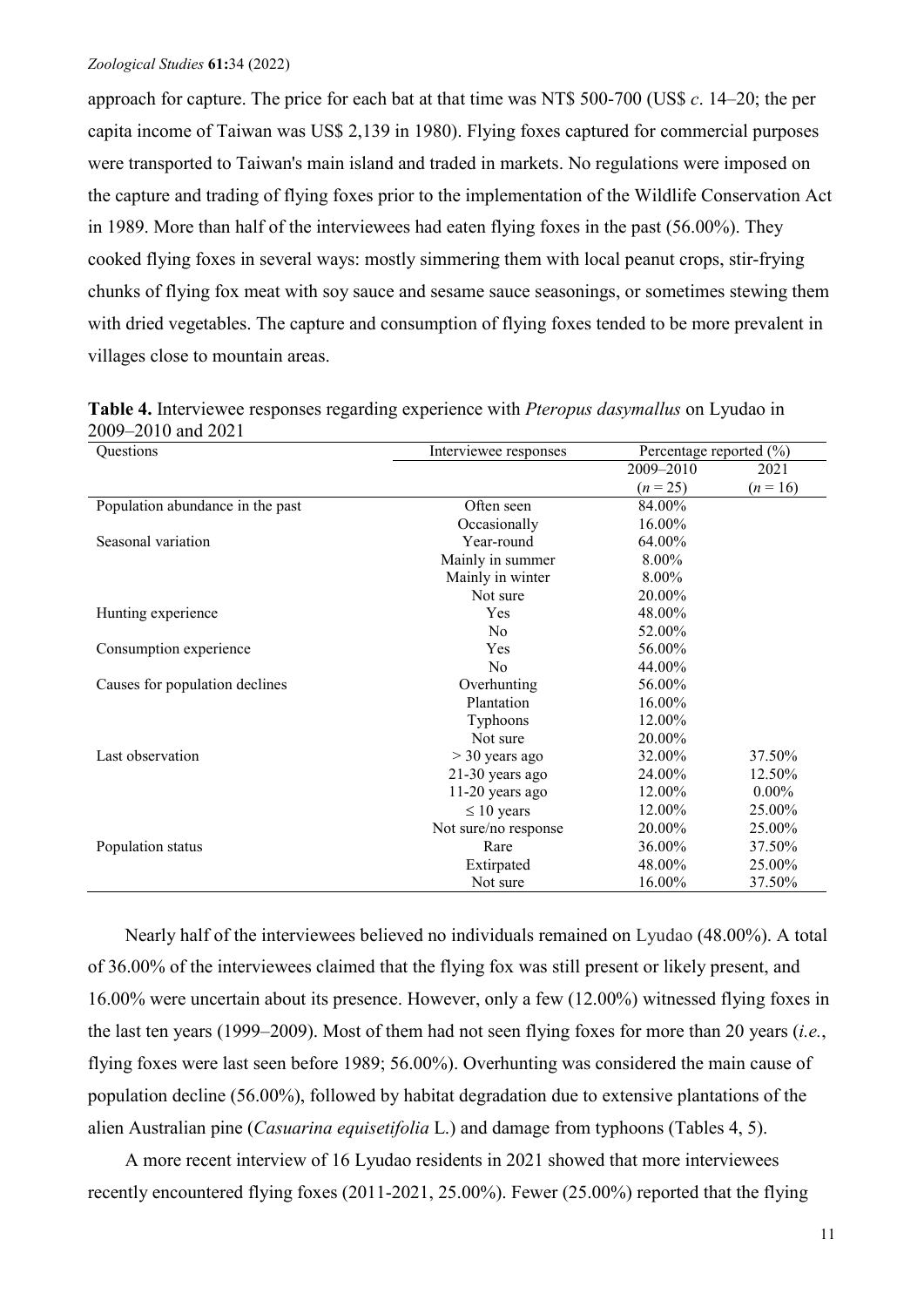fox was extirpated. Of the interviewees, 37.50% claimed that the flying fox was present on the island; another 37.50% of the interviewees were uncertain that it was present.

**Table 5.** Examples of interviewee responses regarding the occurrence and ecology of *Pteropus dasymallus* on Lyudao

| Previous sightings                                                                                                                                                                                                                                                                                                                                                                                                                                                                                                 |
|--------------------------------------------------------------------------------------------------------------------------------------------------------------------------------------------------------------------------------------------------------------------------------------------------------------------------------------------------------------------------------------------------------------------------------------------------------------------------------------------------------------------|
| "I saw it every day when going to the mountains to collect firewood." (G13)<br>"Everywhere in the mountains." $(G14)$                                                                                                                                                                                                                                                                                                                                                                                              |
| Ecology of the flying fox                                                                                                                                                                                                                                                                                                                                                                                                                                                                                          |
| "Normally one or two bats (hanging on trees)." (W15)<br>"As many as 30-40 bats hanging on a fig tree in the Big Valley." (N02)<br>"They hung on trees and hid within vines." (G09)<br>"Particularly more bats in cool shaded valleys." (DW42)<br>"A group of five or six bats, sometimes three or four, were on a screw pine, biting each other and scrambling<br>for the fruits." (DW40)<br>"While fishing on the coast, we saw a group of panichi flying over the open ocean, heading over to Lyudao."<br>(DW42) |
| Capturing the flying fox for local consumption                                                                                                                                                                                                                                                                                                                                                                                                                                                                     |
| "We could not go fishing during winter so no harvest at all. We went to the mountains to find some food."<br>(DW06)<br>"Use a long bamboo stick with a sharp-pointed metal hook to stab bats. Then, pull the bats off the trees." (G6)<br>"We needed to hide downwind. Bats could escape if we approached from an upwind direction." (G05)                                                                                                                                                                         |
| Capturing the flying fox for the commercial market                                                                                                                                                                                                                                                                                                                                                                                                                                                                 |
| "Purchasers from Taiwan's main island come to buy bats. Since then, hunters used nets to catch bats, which<br>drove the bats extinct." $(N02)$                                                                                                                                                                                                                                                                                                                                                                     |
| "He (the hunter) caught bats every day for years." $(C03)$                                                                                                                                                                                                                                                                                                                                                                                                                                                         |
| Consumption of the flying fox<br>"Boil it in hot water to remove the hair. Then, chop into small pieces. Simmer with peanuts or fry with sesame<br>oil and shredded ginger." (DW49)                                                                                                                                                                                                                                                                                                                                |
| Remaining population                                                                                                                                                                                                                                                                                                                                                                                                                                                                                               |
| "Few, less than five or six." (A12)<br>"It is gone. Most likely, will not see it again." (DW11)                                                                                                                                                                                                                                                                                                                                                                                                                    |
| Conservation of the flying fox                                                                                                                                                                                                                                                                                                                                                                                                                                                                                     |
| "The Formosan flying fox is so unique, only on Lyudao. We did not know that until now. We want to preserve it,<br>but the population has gone." (C04)                                                                                                                                                                                                                                                                                                                                                              |

We interviewed 15 elderly residents who inhabited Gueishan Island until 1977. All claimed that they had never encountered, or heard about, flying foxes when living there. We interviewed 16 indigenous Tao elders on Lanyu. None of them had ever seen a flying fox. Locals called bats "*peypeynget*." Five interviewees (31.25%) learned the term "*panichi*" from earlier generations to refer to bats. However, they interpreted the meaning differently as follows: (1) The two terms are indistinguishable, both referring to bats. In Tao, objects are commonly identified by more than one term. (2) The two terms denote different species inhabiting different habitats. Some interviewees mentioned that *panichi* was larger than *peypeynget* and was caught for food by earlier generations. Some described *panichi* as present on Lanyu in the past but currently absent.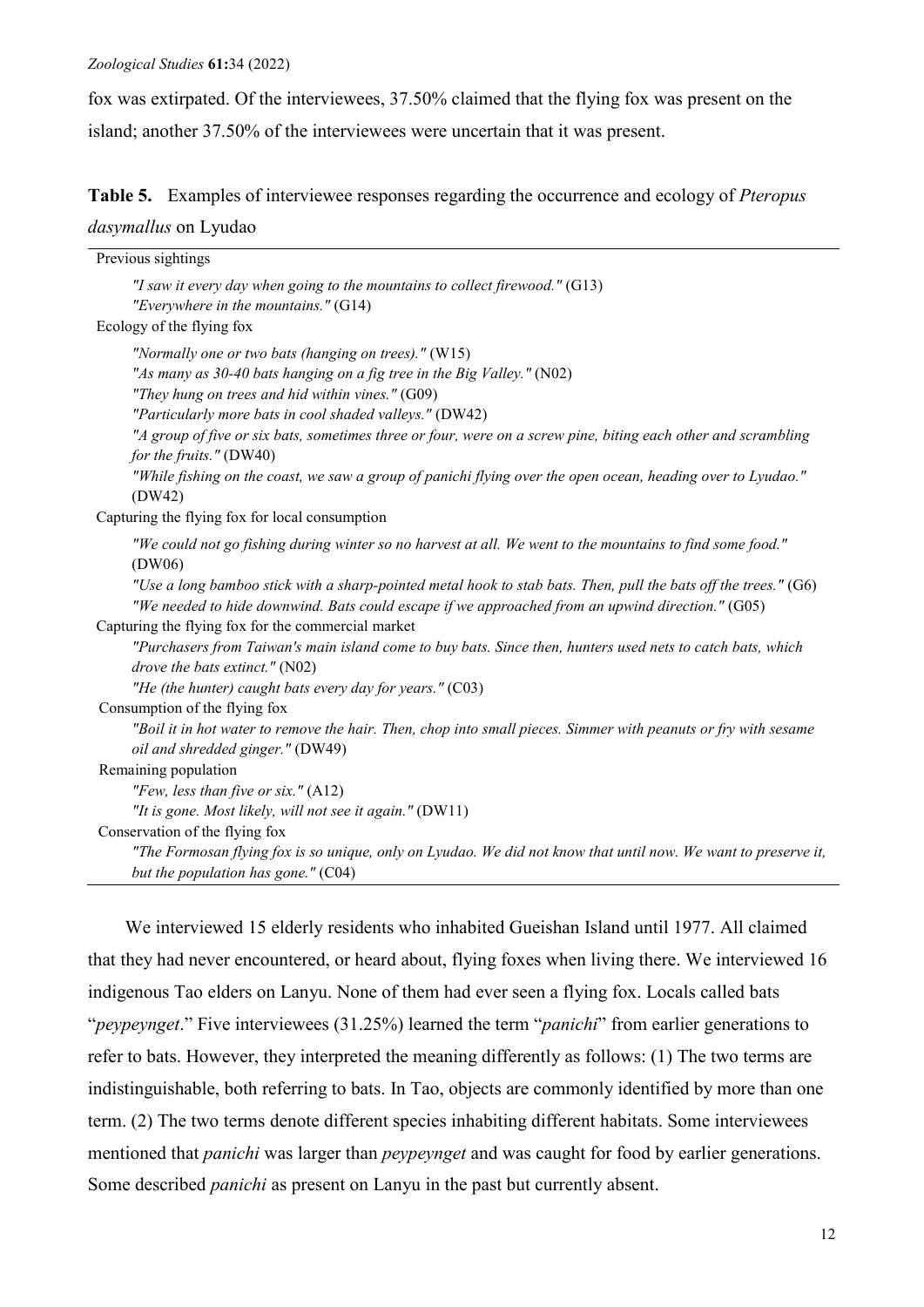### **Historical records**

All occurrences of *P. dasymallus* were in eastern, northeastern or northern Taiwan based on the literature and interviews of observers (Fig. 1, Table 1). The only exception was the record of Kaohsiung in southwestern Taiwan, which was likely the locality of the donor rather than where the animals were collected (Kuroda 1920, Sclater 1873). This record was therefore excluded from the analysis of sporadic records. Islands with records of sightings included Lyudao, Lanyu, Gueishan Island, Pengjia Islet and Taiwan's main island. Lyudao was the only locality with resident *P. dasymallus* until 2004, when a new resident population was found on Gueishan Island. No resident population was recorded on Taiwan's main island until 2009, when one was reported in Hualien. Most of the sporadic recorded sightings on Taiwan's main island occurred in the east (Hualien and Taitung). Few were in the northeast (Yilan) or north (Taipei). There was one historical record from Lanyu in 1933 (Kuroda 1938) and a recent record in 2017. To date, there was only a single record on Pengjia Islet in 2015. No flying fox fossils have been found.

The number of sporadic individuals found ranged from one to six. When more than one individual was recorded, they were often found at the same time (*e.g.*, six individuals in Luodong in 1995–1996 and three in Hualien City in 1995) or within a few days of each other (*e.g.*, two in Gongliao in 2015). Of the verified events, 68.18% occurred in September and October. Males (60.00%) slightly outnumbered females (40.00%). Only two individuals were examined for age, and both were subadult. Most localities were close to the coast, with a median linear distance of 587 m for observations with precise coordinates (mean  $= 2.62$  km, standard deviation  $= 4.10$  km,  $n = 22$ ).

### **DISCUSSION**

The population of *P. dasymallus* in Taiwan is currently growing after a long period of few sightings. It is in a state of ongoing oceanic dispersal and colonization. In addition to remaining in its historic habitat on Lyudao, *P. dasymallus* has expanded its geographic range across islands in recent decades and has become a resident on Gueishan Island and in Hualien (Hualien City, Ji'an and Shoufeng) on Taiwan's main island. No seasonal migration or movement among areas was detected; it inhabits these three areas year-round and was observed breeding.

Our study estimated that approximately 240 individuals were in Taiwan, with the majority on Gueishan Island, representing 73.64% of the entire population. Based on a more detailed examination of Gueishan Island, the population increased by 54.39% over 9 years. This high growth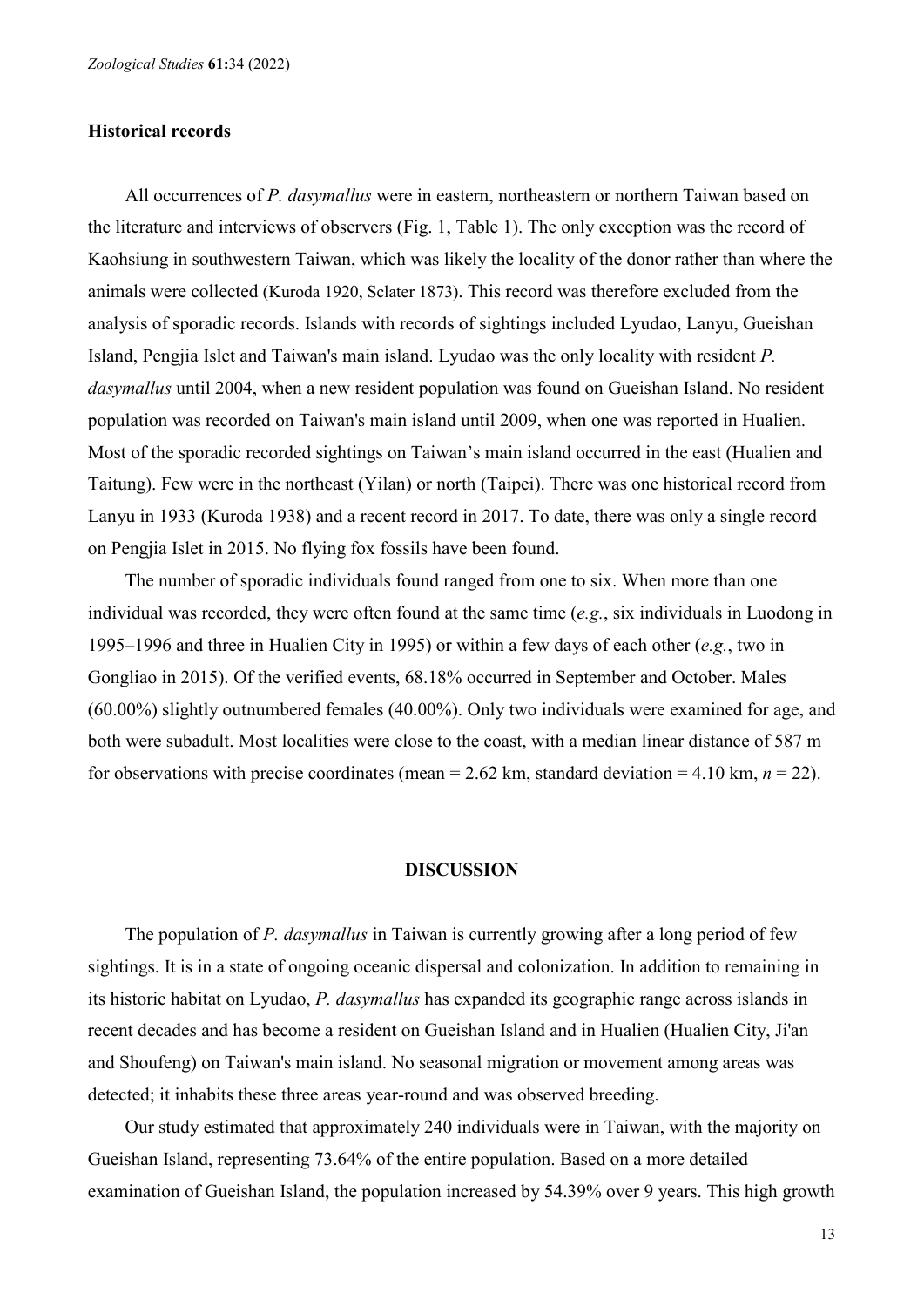rate implies that the population was productive. Based on the estimated intrinsic rate of natural increase, the female population will potentially increase at a constant exponential rate, leading to an approximate doubling time of 11.9 years. However, in nature, the intrinsic rate of natural increase is not constant and varies in response to intrinsic and environmental factors (Fox et al. 2008; McIlwee and Martin 2002). Nevertheless, it still serves as a feasible model to monitor population trends and develop conservation measures.

Genetic techniques have considerably increased our ability to identify individuals and effectively estimate population size. We were thus able to assess the sex ratio, an important population parameter. On Gueishan Island, the sex ratio was significantly skewed toward males (1.96:1). Since the samples were collected from various locations and sources (capture, feces, pellets and food remains) across seasons and years, the sex ratios likely reflected the authentic sex ratio of the population rather than bias introduced by sexual differences in foraging sites or the ability to avoid nets. On the other hand, no statistically significant difference was found in Hualien City (3.5:1), possibly due to the small sample size. Different *Pteropus* species may show variable extents of bias, even varying by locality (Clark et al. 1997; Divljan et al. 2011). Diet also influences the determination of embryo sex (Parry-Jones 2011). We could not verify whether the skewed sex ratio in our study was local bias since no information for the same species was available for comparison. However, given that the populations on Gueishan Island and in Hualien City were recently established, the skewed sex ratio might have resulted from sex-biased dispersal or unstable population structure (Chen et al. 2021; Meade et al. 2021; Olival et al. 2020).

A sex ratio strongly biased toward males in small populations implies that the genetically effective population size is likely much smaller than the census population size (Charlesworth 2009). Small flying fox populations might have suffered from founder and bottleneck effects. Demographic and environmental stochasticity, loss of genetic variation, and the density-dependent Allee effect substantially influence small populations (Newman and Pilson 1997, Stephens and Sutherland 1999). Further investigation is needed to monitor the long-term effect of a disproportionately small number of adult females on population dynamics and structure.

Based on previous literature and information collected in the present study, flying foxes have been found sporadically along Taiwan's east, northeast and north coasts, including outlying islands (Table 1). However, resident populations were established only recently on Gueishan Island and in Hualien. The dispersal of individuals to new habitats was occasional, nonrandom and irregular, but seemed highly centralized in 1995, 2006–2010, and after 2015. A single dispersing individual cannot establish a new colony without residing in the new habitat for an extended period and successfully recruiting others to the colony. Given the long lifespan and high mobility of flying foxes, if multiple individuals disperse together or reach the same uninhabited habitat at similar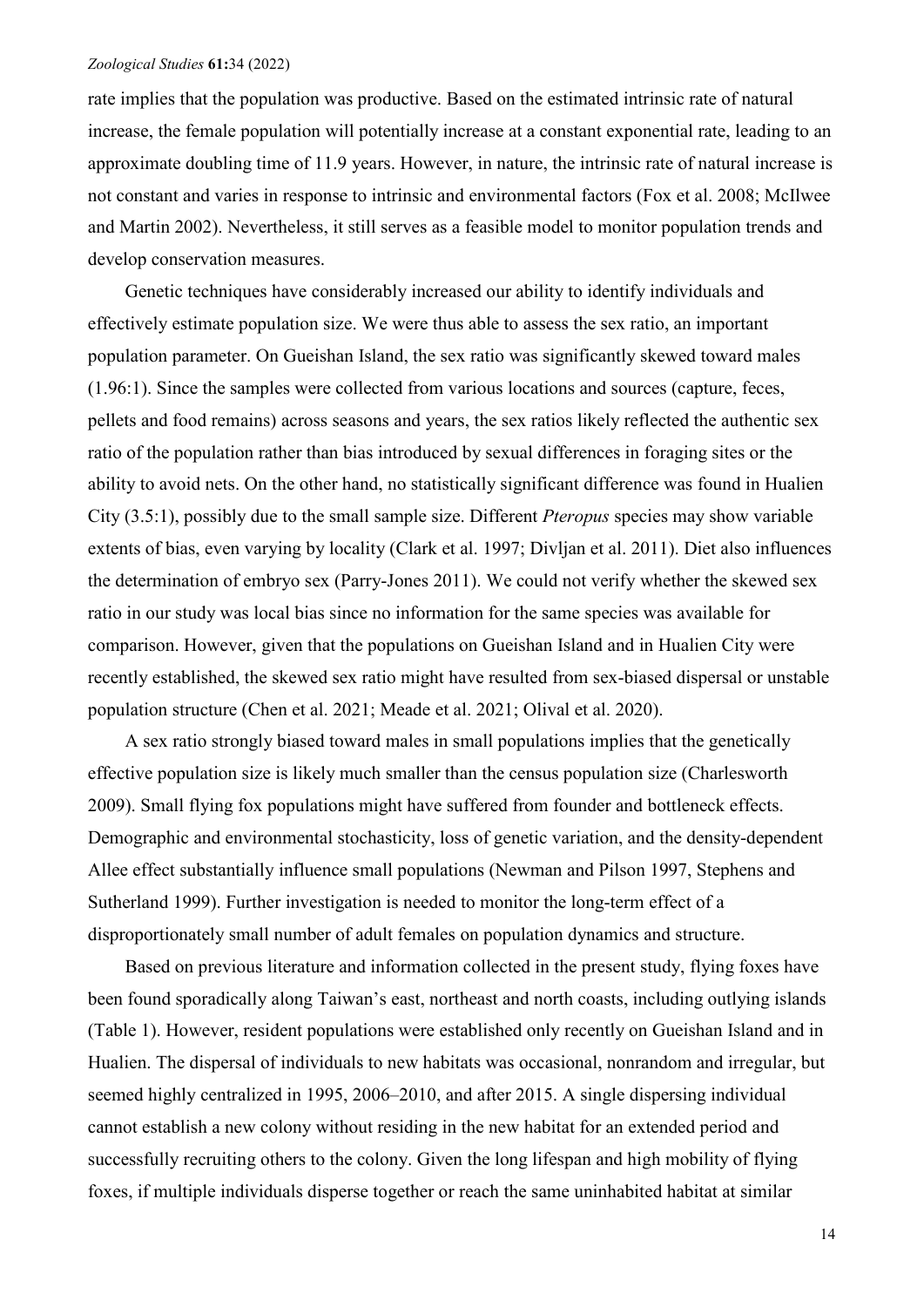times, these dispersers might be able to assemble and eventually form a successful colony. The hypothesis of several dispersal events from adjacent islands over time was supported by the high genetic diversity of *P. dasymallus* on Gueishan Island, which is considered to result from multiple ancestral origins (Chen et al. 2021).

The observed dispersal was possibly promoted by many different extrinsic and intrinsic factors, as well as interactions among these factors. Food availability is an important potential determinant of dispersal. Seasonal typhoons and the northeast monsoon often bring heavy rains and strong winds, which may cause food deficiency, threaten survival and further promote active dispersal (McConkey et al. 2004; Pierson et al. 1996). The influential northeast monsoon, spanning September to April, possibly drove seasonal oceanic dispersal. This idea was supported by the sporadic records of flying foxes, which mainly occurred during September and October. In addition, most reported locations were close to the coast in eastern and northeastern Taiwan, which could represent the first arrival of other subspecies if the neighboring eastern *P. d. yayeyamae* (on the southern Ryukyu Islands) or southern Philippine populations (on the Batanes and Babuyan Islands) dispersed westward or northward, respectively.

Extreme weather with increased frequency and intensity may affect the timing, direction and rate of wildlife dispersal, further changing population dynamics and species distributions (Knutson et al. 2010; Kuussaari et al. 2016; Lea et al. 2009). Gueishan Island is an important stopover point on the seasonal route of migratory birds along the western edge of the Pacific Ocean. We observed thousands of transient and vagrant birds during our winter surveys on the island, many of which showed signs of starvation or were even dead, particularly during harsh weather. Extreme weather may also impact flying foxes' survival and trigger their dispersal.

Population increases could expand the distribution. The neighboring eastern *P. d. yayeyamae* and southern Philippine populations are large and stable (Heaney et al. 1998; Saitoh et al. 2015). The success of oceanic dispersal and colonization of the Miyako Islands by the former subspecies has been recorded; individuals traveled 45 km to colonize a new island, even though the activity range of *P. dasymallus* is generally limited (Nakamoto et al. 2011; Nakamoto et al. 2012).

Movement among adjacent islands has also been evidenced by direct population censuses and indirect genetic studies (Chen et al. 2021; Nakamoto et al. 2011; Taki et al. 2021). In our study, a subadult male was rescued on a fishing boat in the open ocean in September 2006, approximately 40 km and 70 km away from the nearest lands of Taiwan and the Ryukyu Islands, respectively (Fig. 1, no. 13). A few residents on Lyudao claimed to have witnessed flying bats heading over to Lyudao from the open ocean. Given that insular *P. dasymallus* has a wide distribution across regions and countries, monitoring its dynamic changes in biogeography is critical for its management and conservation on a larger spatial scale (Nakamoto 2017).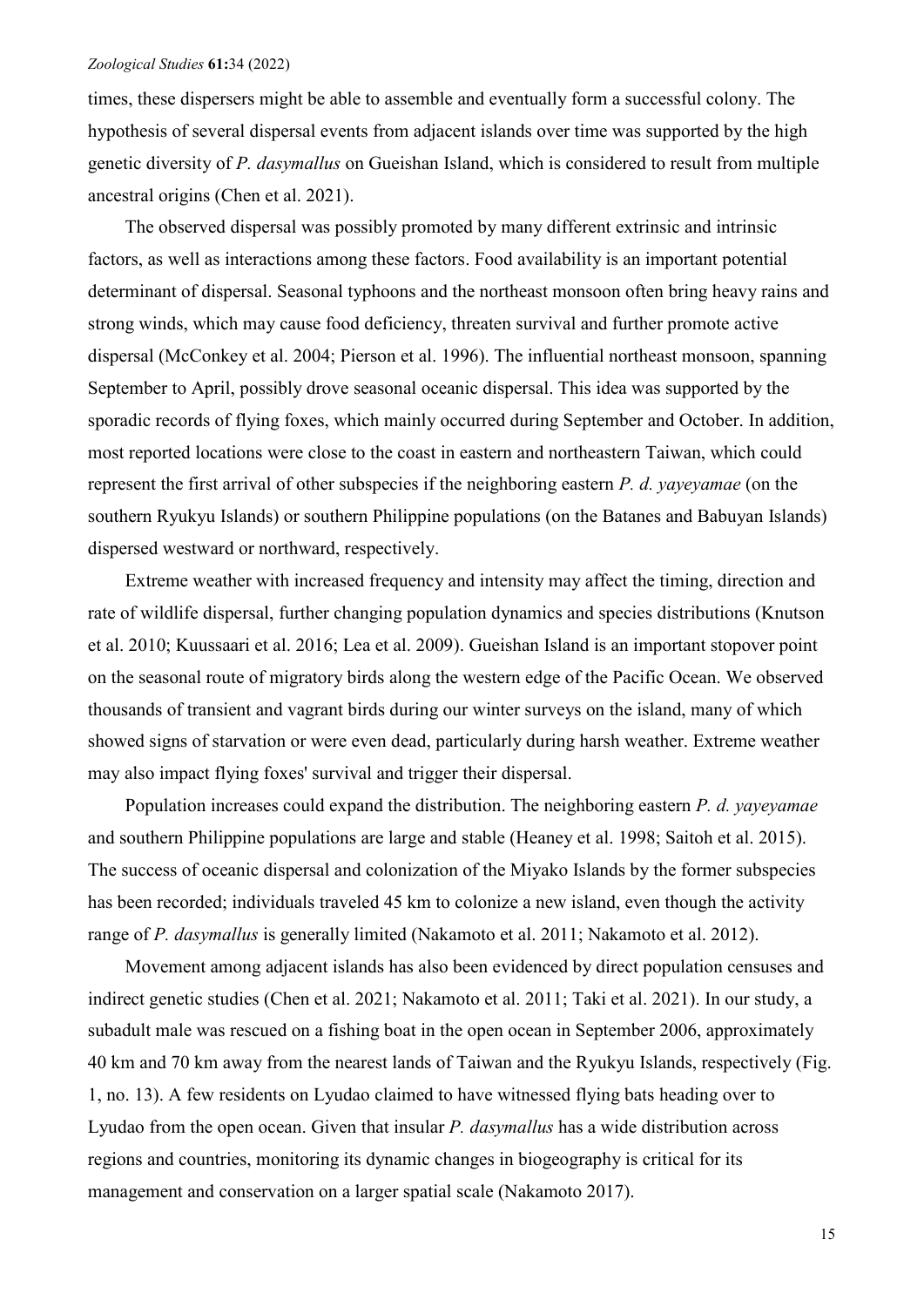Our study revealed that *P. dasymallus* altered its roosting and foraging behavior in urban areas. Flying foxes on Gueishan Island returned to dense forests before sunrise. Elderly residents on Lyudao spotted flying foxes roosting in forests. However, in Hualien City, flying foxes roosted in trees on campuses and parks close to construction sites and areas of other human activity. The diet of flying foxes in this area also included more introduced agricultural and horticultural plants. An increasing number of *Pteropus* species have been reported to successfully adapt to urban environments ((Parry‐Jones and Augee 2001; Tait et al. 2014). Greater availability and stability of food resources are considered the drivers of urbanization (Meade et al. 2021). The distribution, abundance and ecology of flying foxes would be markedly altered by increased urbanization (Williams et al. 2006).

Through resident interviews, we were able to examine the past abundance, ecology and population decline of the flying fox in its historic Lyudao habitat. Community perception of the flying fox's status as an endangered species changed over time. A previous study revealed that 39% of interviewees considered the flying fox extirpated in 1994 (Lin and Pei 1999). Our study showed that the percentage slightly increased to 48% in 2009 and decreased to 25% in 2021. From 1994– 2009, it appeared to be more difficult to sight flying foxes. In contrast, in 2009-2021, more residents learned that the flying fox was not extirpated through its rediscovery and related press reports. However, a higher percentage of residents were unaware of the existence of the flying fox, probably due to its lack of relevance to their daily lives. Most of the last observations occurred before or during the 1980s, when hunters intensively trapped bats to sell in markets.

One interesting finding of this study was that elderly residents on Lyudao (Han Chinese) commonly referred to flying foxes as *panichi* but could not clarify the term's origin. *Panichi* (or *paniki*) is a Malayo-Polynesian term widely used in insular Southeast Asia to refer to bats or specifically denote flying foxes (Blust 2002; Forth 2021; Kano 1941). According to our interviews, few indigenous Tao on Lanyu learned this term from earlier generations; however, their descriptions were discrepant. It is unusual for the Han in Taiwan to denote local wildlife with an indigenous or foreign term. We presumed that Lyudao residents denoted flying foxes as *panichi* following the Tao.

The Tao have a strong cultural and linguistic affiliation with the northern Philippines Batanes (Bellwood and Dizon 2013; de Beauclair 1969). A group of Tao inhabited Lyudao, the only historic habitat of *P. dasymallus* in Taiwan, until the Han arrived and settled approximately 200 years ago (Liu et al. 1995). Therefore, the Tao likely had continuous contact with flying foxes up to 200 years ago. The history of the Tao on Lyudao is a plausible explanation for the maintenance of the term *panichi* for generations. Sporadic occurrences, although very rare, could be helpful in collecting relevant knowledge and experience with this species. The interaction between the Tao and the new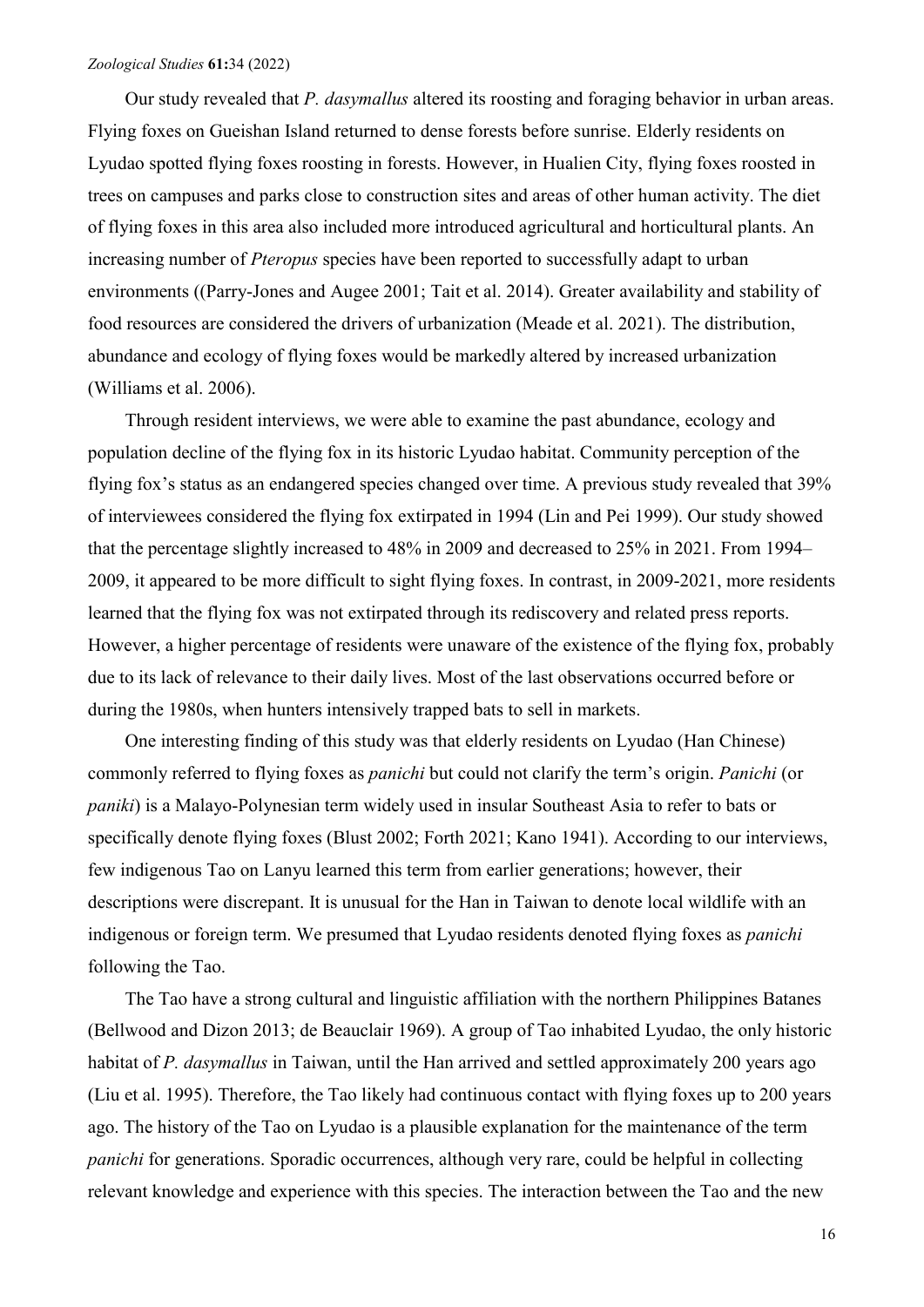Han immigrants on Lyudao possibly facilitated the introduction of this indigenous faunal term to the Han. We could not exclude the possibility that the species previously existed on Lanyu. The island's tropical rainforest habitat is considered suitable for flying foxes (Chao et al. 2010; Kano 1929). However, to date, there has been no solid evidence to support this from oral histories or sighting records.

### **Conservation implications**

The Formosan flying fox was previously widespread on Lyudao and had long been used as a supplementary food source to supply protein. Past hunting for local consumption did not threaten the population. Subsequent commercial hunting that occurred since the flying fox became a valuable commodity drove the depletion of the population within less than two decades. The rapid population collapse of the flying fox highlights the vulnerability of an insular species in the Anthropocene.

The primary threats to the population should be carefully reviewed and eliminated. Illegal hunting still exists in Taiwan and threatens wildlife. One of our recorded flying foxes was caught by bird netting used to catch songbirds for markets. Netting installed next to orchards and fishponds sometimes traps flying foxes. Although flying foxes are not the targets of the hunters or farmers, bycatch does occur and cause avoidable deaths and injuries. We also found cases in which captured individuals were improperly treated due to hunters' insufficient understanding of flying foxes. Preventing hunting by enforcing conservation laws and improving public awareness about wildlife conservation is crucial.

A sound natural habitat is preserved on the uninhabited Gueishan Island. Although the island is bustling with tourists during the day, tourists can only access a small part of the island. Therefore, tourist activity does not seem to negatively impact these nocturnal bats.

The main concern for the sustainability of the flying fox on Lyudao is an insufficient number of individuals to maintain a viable population. In addition, the quality of the habitat on Lyudao needs to be further evaluated. Lyudao is largely covered by mixed alien Australian pine and native hardwood. The habitat has improved since native species have gradually replaced the plantation of Australian pine through succession (Chung and Lu 2006). However, a substantial number of Australian pine seedlings continuously invade primary forests via natural regeneration (Chen 2006), which has significantly reduced the area of primary forests. We also observed that the Pallas's squirrel (*Callosciurus erythraeus*) may impact the activities and survival of *P. dasymallus* on Lyudao. The squirrel was introduced in the 1990s and spread quickly over the entire island (Lin 2009). Several biological and ecological features (*e.g.*, high vagility, fecundity, and behavioral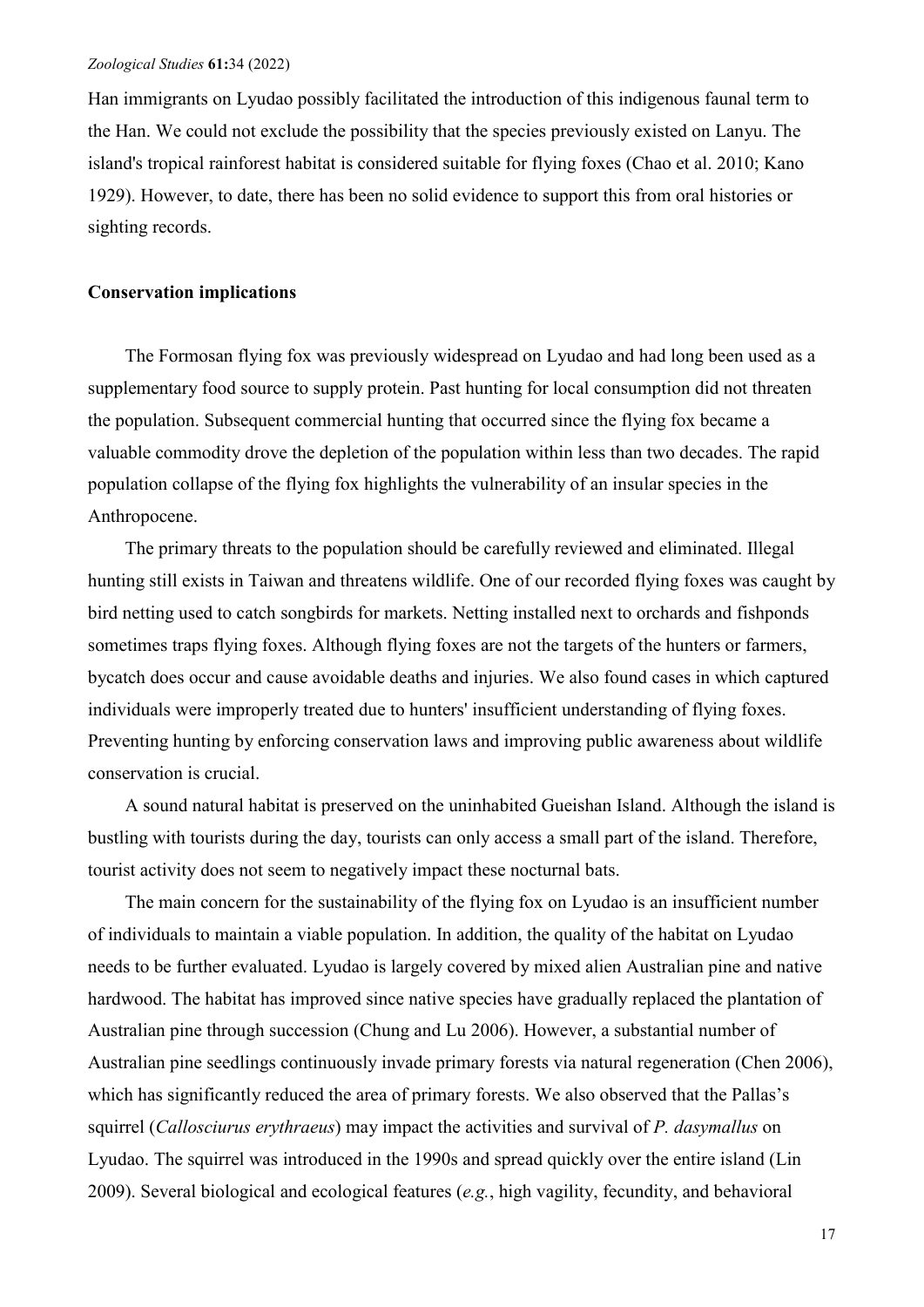plasticity as well as low predation pressure) enable squirrels to be successful invaders and strong resource competitors on islands (Palmer et al. 2007). The Pallas's squirrel, which consumes a wide range of food items and nests and lives in trees, potentially competes with flying foxes for food and space. Diurnal, abundant and arboreal squirrels may also severely disturb roosting flying foxes. During our survey, we observed squirrels disturbing one flying fox, causing it to screech and fly away from its day roost. Last, wildlife on Lyudao continues to be threatened by hunting. Active efforts to restore the habitat, control invasive species and combat hunting are needed.

In Hualien City, the flying fox lives in close proximity to local communities. Local parks and schools with a higher availability of food resources are important for flying foxes living in urban areas. Specific roosting and foraging habitats and trees should be identified and maintained so that overpruning or removal can be prevented. The presence of endangered wildlife in cities has received considerable attention. However, issues of the growing population, associated crop damage, fear of strange animals, concerns about disease, and potential noise, smell and mess might result in conflict between communities and wildlife, which should be carefully assessed. The attitude of the community will affect future mitigation strategies (Currey et al. 2018). Stakeholders and surrounding communities need to be encouraged to change their perceptions of flying foxes and increase their willingness to include wildlife in communities.

Local ecological knowledge and personal accounts of the flying fox based on recall were used to reconstruct the historic changes in the flying fox populations, since our ability to determine the original baseline numbers is limited by the lack of past studies. Preserving local knowledge and experiences with *panichi* is becoming more challenging in present-day communities since the flying fox has been absent or rare in the local vicinity for an extended period. The disappearance of a rare species might change community members' perception of the species, causing them to overlook the importance of its conservation (Turvey et al. 2010). By transferring the community memory of flying foxes to younger generations, environmental changes could be tracked over time, and additionally, a new, more positive relationship between residents and wildlife could be established.

### **CONCLUSIONS**

We surveyed the historical range, newly recorded locations and potential habitat of *P. dasymallus* and determined its current distribution and population size in Taiwan. The flying fox is currently present year-round on Lyudao and Gueishan Island and in Hualien. The population is estimated to be 240 individuals, with the majority residing on Gueishan Island, representing 73.64% of the entire population. A strongly male-biased sex ratio was observed. Small populations might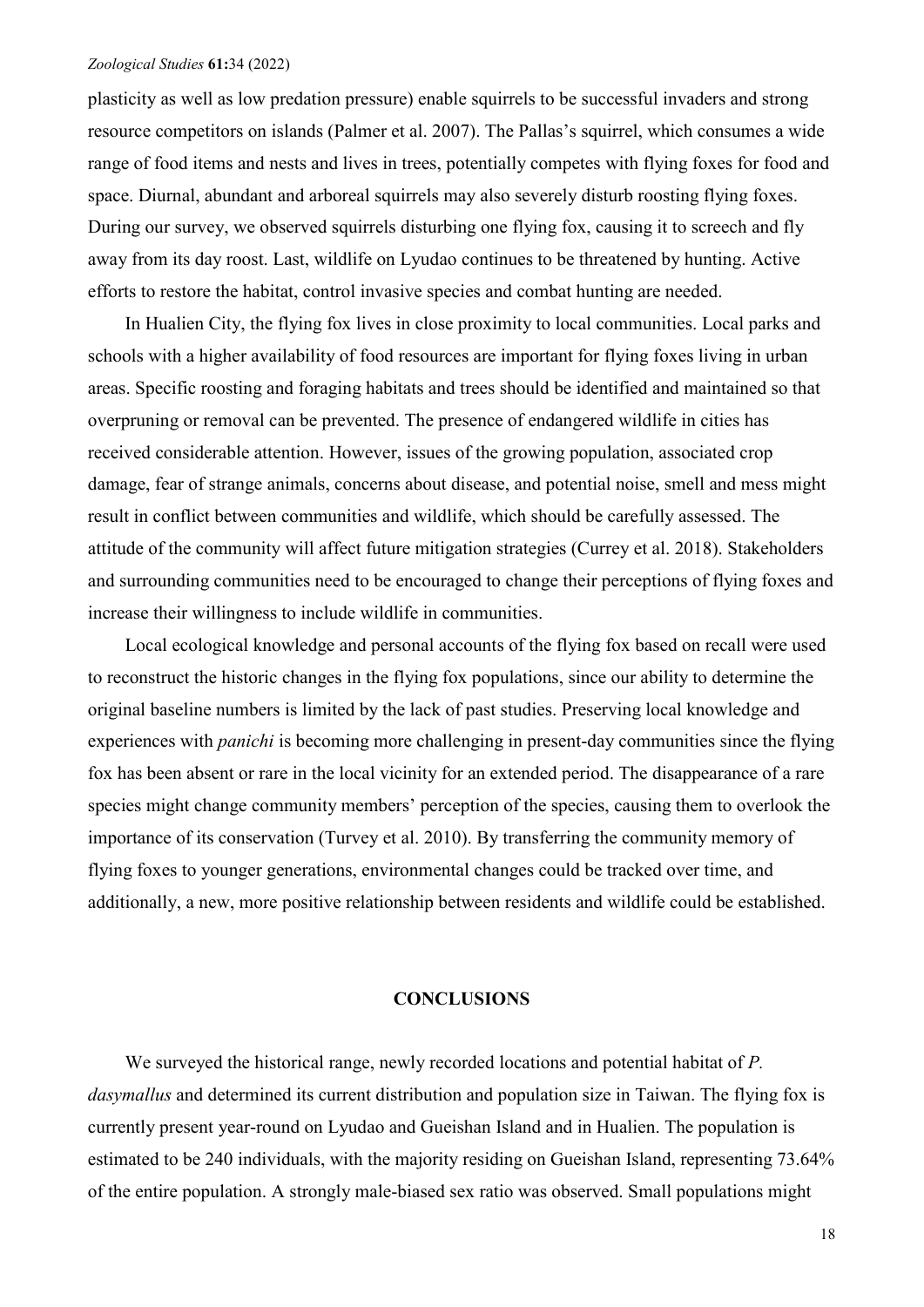suffer from demographic and environmental stochasticity, loss of genetic variation, and densitydependent impacts. Maintaining a sufficient population size with adequate genetic variability is fundamental to the population's long-term survival. The occurrence and distribution range of *P. dasymallus* in Taiwan have obviously increased in recent years, particularly in urban Hualien. Thus, monitoring the interaction between the flying fox and local communities and the local ecology in urban areas is becoming increasingly important. In the historic habitat on Lyudao, the interviews revealed that commercial hunting was the leading cause of the population decline. We also found that the experience and awareness of the flying fox in the local community tended to drop with the disappearance of the species. Preventing illegal hunting and bycatch, restoring foraging and roosting habitat, controlling invasive species and increasing public awareness about wildlife conservation are crucial for the recovery and sustainability of the flying fox population in Taiwan.

**Acknowledgments:** We appreciate the hard work of Han-Chun Lee, Ching-Feng Lin and many field assistants on Lyudao and Gueishan Island. We are grateful to the Society of Wilderness, Hualien Guofeng Junior High School, and Hualien Nature Education & Ecology Consultant Ltd for providing information on observations and collecting samples in Hualien. We thank all interviewees for contributing their knowledge and experience. We also thank the Northeast and Yilan Coast National Scenic Area, East Coast National Scenic Area, and Coast Guard Administration for granting us research permission. This project was supported by the Forestry Bureau, Council of Agriculture (110-9.1-SB-30 and 111-9.3-SB-14), and Animal Adoption Programs of Taipei Zoo, Taiwan.

**Authors' contributions:** Conception and study design: DJL, HCC, HCL and SFC; data collection and fieldwork: HWW, CLL, CHJ and SFC; data analysis: HWW, CLL, CHJ, TJS and SFC; writing: SFC; reviewing: DJL, HCC and HCL.

**Competing interests:** The authors have no competing interests.

**Availability of data and materials:** The data that support the findings of this study are available from the corresponding author upon request.

**Consent for publication:** Not applicable.

**Ethics approval consent to participate:** Not applicable.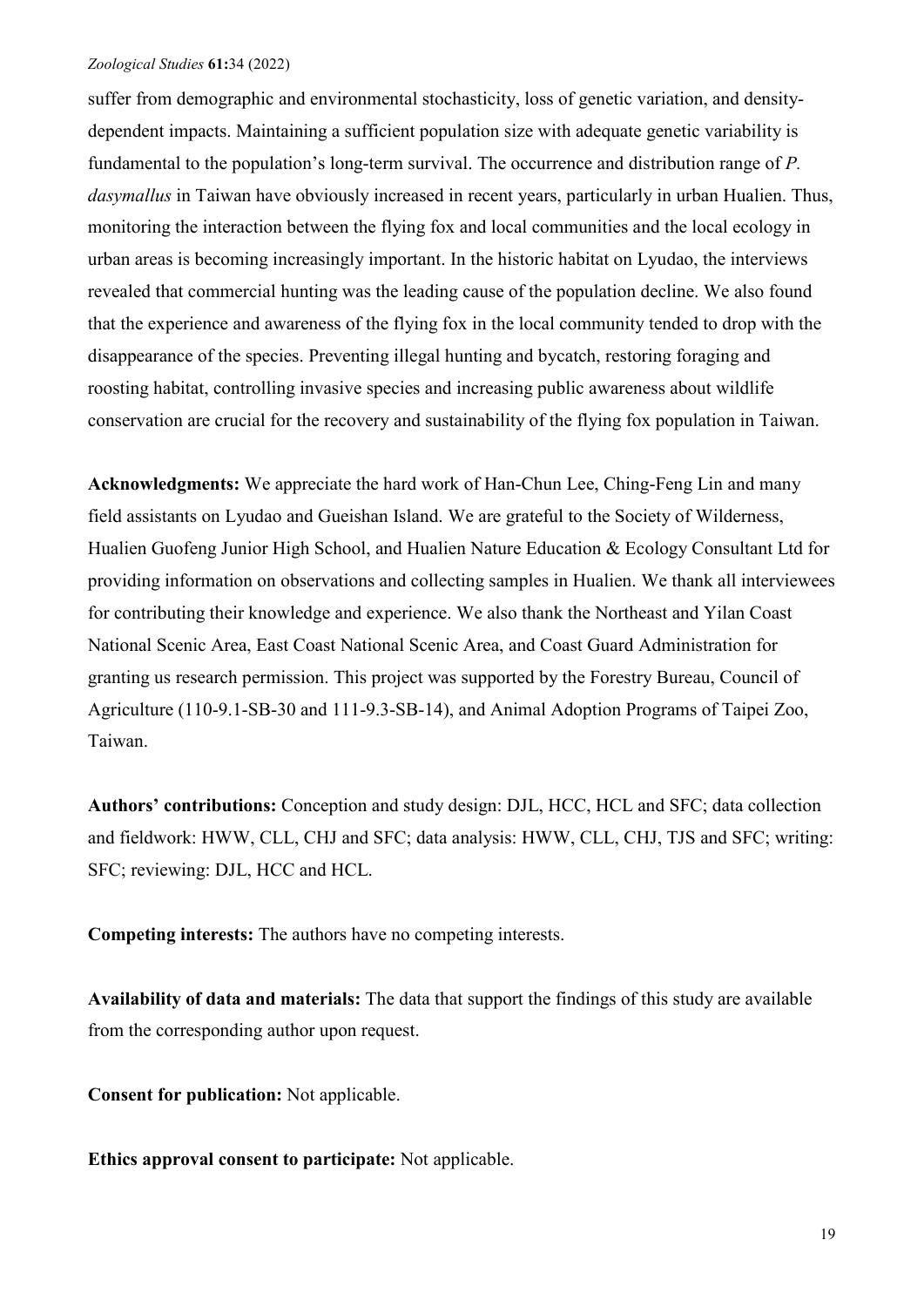## **REFERENCES**

- Aziz SA, McConkey KR, Tanalgo K, Sritongchuay T, Low M-R, Yong JY et al. 2021. The critical importance of Old World fruit bats for healthy ecosystems and economies. Front Ecol Evol **9:**641411. doi:10.3389/fevo.2021.641411.
- Bellwood P, Dizon E. 2013. The Batanes Islands and the prehistory of Island Southeast Asia. *In*: Bellwood P., Dizon E. (eds.) 4000 years of migration and cultural exchange: the archaeology of the Batanes Islands, northern Philippines, vol 40. ANU E Press, Australia, pp. 235–239. doi:10.22459/TA40.12.2013.13.
- Blust R. 2002. The history of faunal terms in Austronesian languages. Ocean Linguistics **41:**89– 139. doi:10.2307/3623329.
- Chao A. 1987. Estimating the population size for capture-recapture data with unequal catchability. Biometrics **43:**783–791. doi:10.2307/2531532.
- Chao A, Chiu C-H. 2016. Species richness: estimation and comparison. Wiley StatsRef: Statistics Reference Online **1:**1–26. doi:10.1002/9781118445112.stat03432.pub2.
- Chao W-C, Song G-ZM, Chao K-J, Liao C-C, Fan S-W, Wu S-H et al. 2010. Lowland rainforests in southern Taiwan and Lanyu, at the northern border of Paleotropics and under the influence of monsoon wind. Plant Ecol **210:**1–17. doi:10.1007/s11258-009-9694-0.
- Charlesworth B. 2009. Effective population size and patterns of molecular evolution and variation. Nat Rev Genet **10:**195–205. doi:10.1038/nrg2526.
- Chen N-D. 2006. Application of cellular automata and Markov chain model to simulate the forest landscape change of Lutao. Master thesis, Department of Forestry, National Chung Hsing University, Taichung, Taiwan.
- Chen S-F. 2020. Conservation status of the flying fox population on the Gueishan Island, Forestry Bureau, Council of Agriculture, Taipei, Taiwan.
- Chen S-F, Chen S-L, Li Z-L, Lin W-C, Chang M-H. 2009. A survey of terrestrial vertebrates on Green Island. J Natl Park **19:**1–22.
- Chen S-F, Juan C-H, Rossiter S, Kinjo T, Fukui D, Kawai K et al. 2021. Population genetic structure of the insular Ryukyu flying fox, *Pteropus dasymallus*. Biotropica **53:**548–559. doi:10.1111/btp.12897.
- Chen S-F, Shen T-J, Lee H-C, Wu H-W, Zeng W-T, Lu D-J et al. 2017. Preference of an insular flying fox for seed figs enhances seed dispersal of a dioecious species. Biotropica **49:**511– 520. doi:10.1111/btp.12449.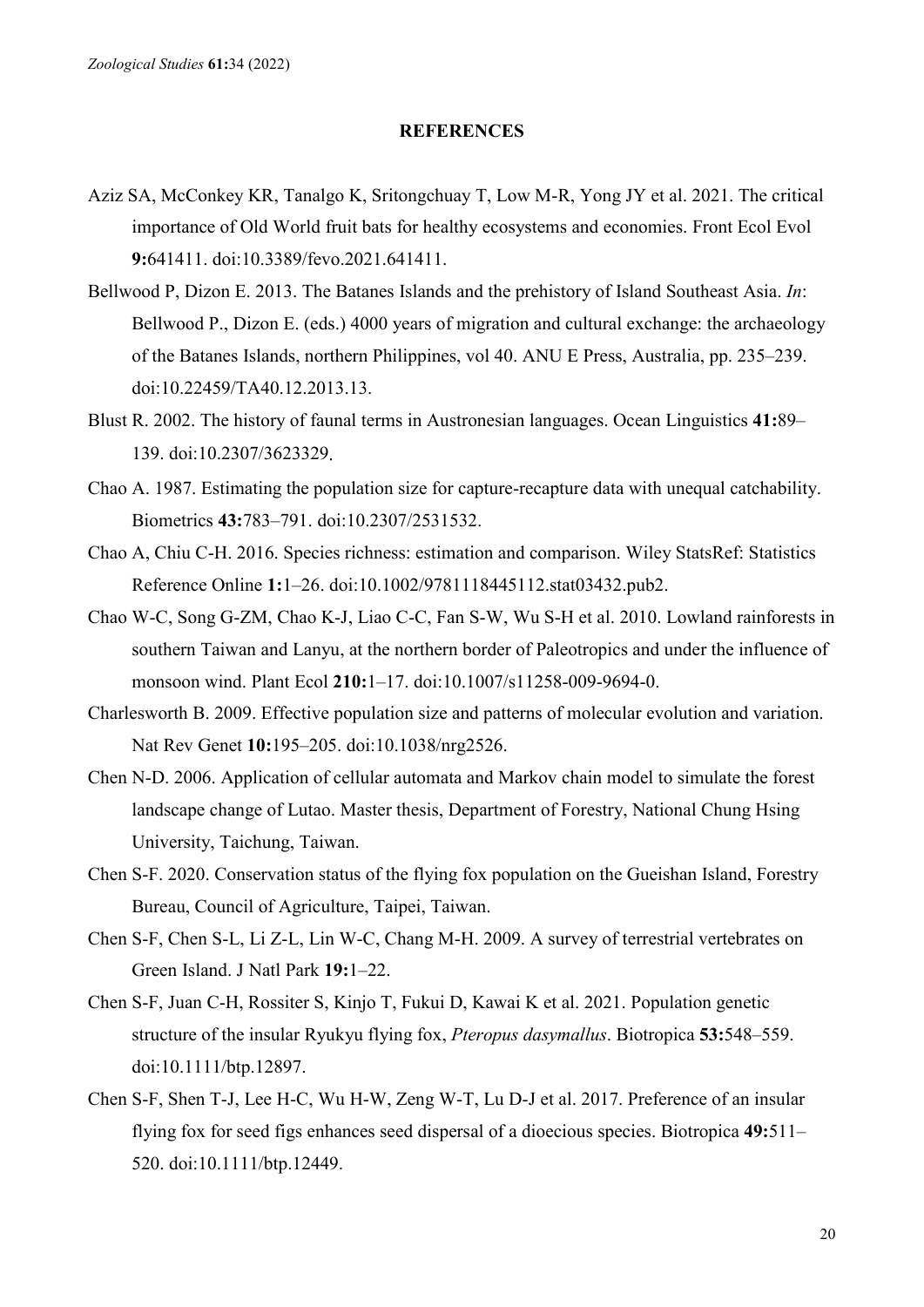- Chung Y-L, Lu M-L. 2006. Landscape dynamics of the Lutao Island of Taiwan. Endemic Sp Res **8:**87–96.
- Clark K, Carroll JB, Clark M, Garrett S, Pinkus S, Saw R. 1997. Capture and survey of Livingstone's fruit bats *Pteropus livingstonii* in the Comoros Islands: the 1995 expedition. Dodo, J Wildl Preserv Trusts **33:**20–35.
- Cox PA, Elmqvist T. 2000. Pollinator extinction in the Pacific Islands. Conserv Biol **14:**1237–1239.
- Cox PA, Elmqvist T, Pierson ED, Rainey WE. 1991. Flying foxes as strong interactors in south Pacific island ecosystems: a conservation hypothesis. Conserv Biol **5:**448–454.
- Cox PA, Elmqvist T, Pierson ED, Rainey WE. 1992. Flying foxes as pollinators and seed dispersers in Pacific island ecosystems. *In*: Pacific island flying foxes: proceedings of an international conservation conference, Washington, DC, USA, pp. 18–23.
- Currey K, Kendal D, Van der Ree R, Lentini PE. 2018. Land manager perspectives on conflict mitigation strategies for urban flying-fox camps. Diversity **10:**39. doi:10.3390/d10020039.
- de Beauclair I. 1969. Gold and silver on Botel Tobago: the silver helmet of the Yami. Bull Inst Ethnol **27:**121–128.
- Divljan A, Parry-Jones K, Eby P. 2011. Deaths and injuries to grey-headed flying-foxes, *Pteropus poliocephalus* shot at an orchard near Sydney, New South Wales. Aust Zool **35:**698–710.
- Editorial Committee of the Red List of Taiwan Plants. 2017. The red list of vascular plants of Taiwan, 2017. Endemic Species Research Institute, Forestry Bureau, Council of Agriculture, Executive Yuan and Taiwan Society of Plant Systematics, Nantou, Taiwan.
- Florens F, Baider C, Marday V, Martin G, Zmanay Z, Oleksy R et al. 2017. Disproportionately large ecological role of a recently mass-culled flying fox in native forests of an oceanic island. J Nat Conserv **40:**85–93. doi:10.1016/j.jnc.2017.10.002.
- Forth G. 2021. Ambiguous birds: ideas about bats on Flores Island and elsewhere. J Ethnobiol **41:**105–120. doi:10.2993/0278-0771-41.1.105.
- Fox S, Luly J, Mitchell C, Maclean J, Westcott DA. 2008. Demographic indications of decline in the spectacled flying fox (*Pteropus conspicillatus*) on the Atherton Tablelands of northern Queensland. Wildl Res **35:**417–424. doi:10.1071/WR07127.
- Frick WF, Kingston T, Flanders J. 2020. A review of the major threats and challenges to global bat conservation. Ann NY Acad Sci **1469:**5–25. doi:10.1111/nyas.14045.
- Heaney LR, Dolar ML, Alcala AC, Dans ATL, Gonzales PC, Ingle NR et al. 1998. A synopsis of the mammalian fauna of the Philippine islands. Fieldiana Zool New Series, No. **88:**1–61.
- Horikawa Y. 1932. Illustrated encyclopedia of mammals of Taiwan. Shuei-chan Press, Taipei, Taiwan.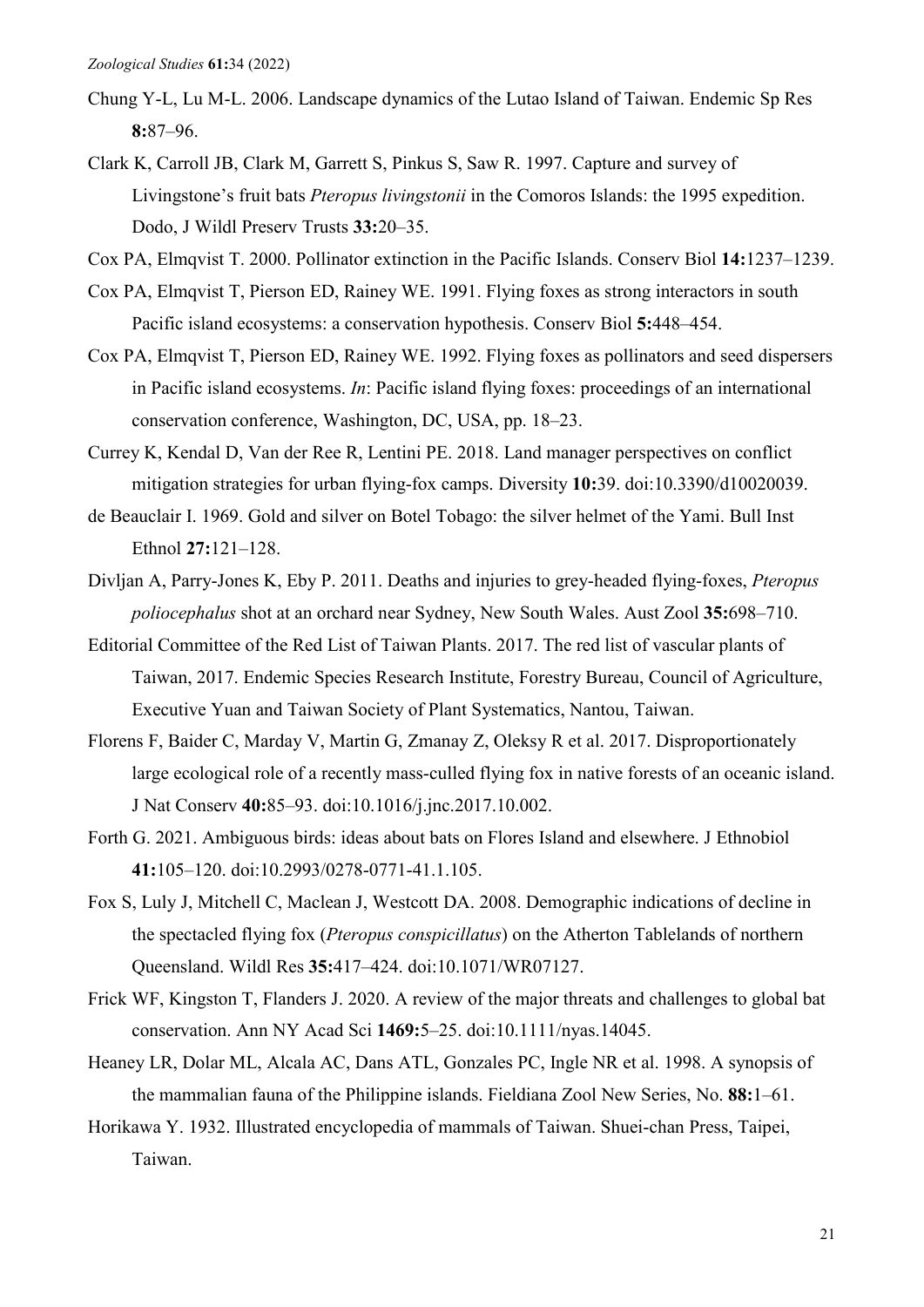- Institute of Ecology and Evolutionary Biology, National Taiwan University. 2022. Plants of Taiwan. Available at: https://tai2.ntu.edu.tw/index. Accessed 5 May 2022.
- IUCN. 2021. IUCN red list of threatened species. Version 2021-3. Available at: http://www.iucnredlist.org. Accessed 8 January 2022.
- Kano T. 1929. The distribution and habit of mammals of Formosa (1). Zool Mag **41:**332–340.
- Kano T. 1941. Cultural affinities of the Batanes Island and Kotosho (Botel Tobago) as viewed from their names for animals and plants. J Anthropol Soc Jpn **56:**434–446.
- Kingston T, Florens FV, Vincenot CE. 2021. Crumbling island keystones: threat diversity and intensification on islands push large island fruit bats to the brink. EcoEvoRxiv, July 29. doi:10.32942/osf.io/ehjcn.
- Kinjo K, Nakamoto A. 2015. *Pteropus dasymallus*. *In*: Ohdachi S. D., Ishibashi Y., Iwasa M. A., Fukui D., Saitoh T. (eds.) The wild mammals of Japan. Shoukadoh Book Sellers, Kyoto, Japan, pp. 52–53.
- Knutson TR, McBride JL, Chan J, Emanuel K, Holland G, Landsea C et al. 2010. Tropical cyclones and climate change. Nat Geosci **3:**157–163. doi:10.1038/ngeo0779.
- Kuroda N. 1920. Mammals of Southeast Asia collected by Momiyama. Zool Mag **32:**199–208.

Kuroda N. 1938. A list of Japanese mammals, Tokyo, Japan.

- Kuussaari M, Rytteri S, Heikkinen RK, Heliölä J, von Bagh P. 2016. Weather explains high annual variation in butterfly dispersal. Proc Royal Soc B **283:**20160413. doi:10.1098/rspb.2016.0413.
- Lea M-A, Johnson D, Ream R, Sterling J, Melin S, Gelatt T. 2009. Extreme weather events influence dispersal of naive northern fur seals. Biol Lett **5:**252–257. doi:10.1098/rsbl.2008.0643.
- Lin L-K. 2009. Investigation and removal of invasive species red-bellied tree squirrels on Green Island. Taitung Government, Taitung, Taiwan.
- Lin L-K, Pei K. 1999. On the current status of field population of Formosan fruit bat (*Pteropus dasymallus formosus*). Endemic Sp Res **1:**12–19.
- Liu Y-C, Chiu M-Y, Fu W-F. 1995. Investigation report on the prehistoric culture of Lyudao. East Coast National Scenic Area, Tourism Bureau, Taitung, Taiwan.
- McConkey KR, Drake DR. 2006. Flying foxes cease to function as seed dispersers long before they become rare. Ecology **87:**271–276. doi:10.1890/05-0386.
- McConkey KR, Drake DR, Franklin J, Tonga F. 2004. Effects of Cyclone Waka on flying foxes (*Pteropus tonganus*) in the Vava'u Islands of Tonga. J Trop Ecol **20:**555–561. doi:10.1017/S0266467404001804.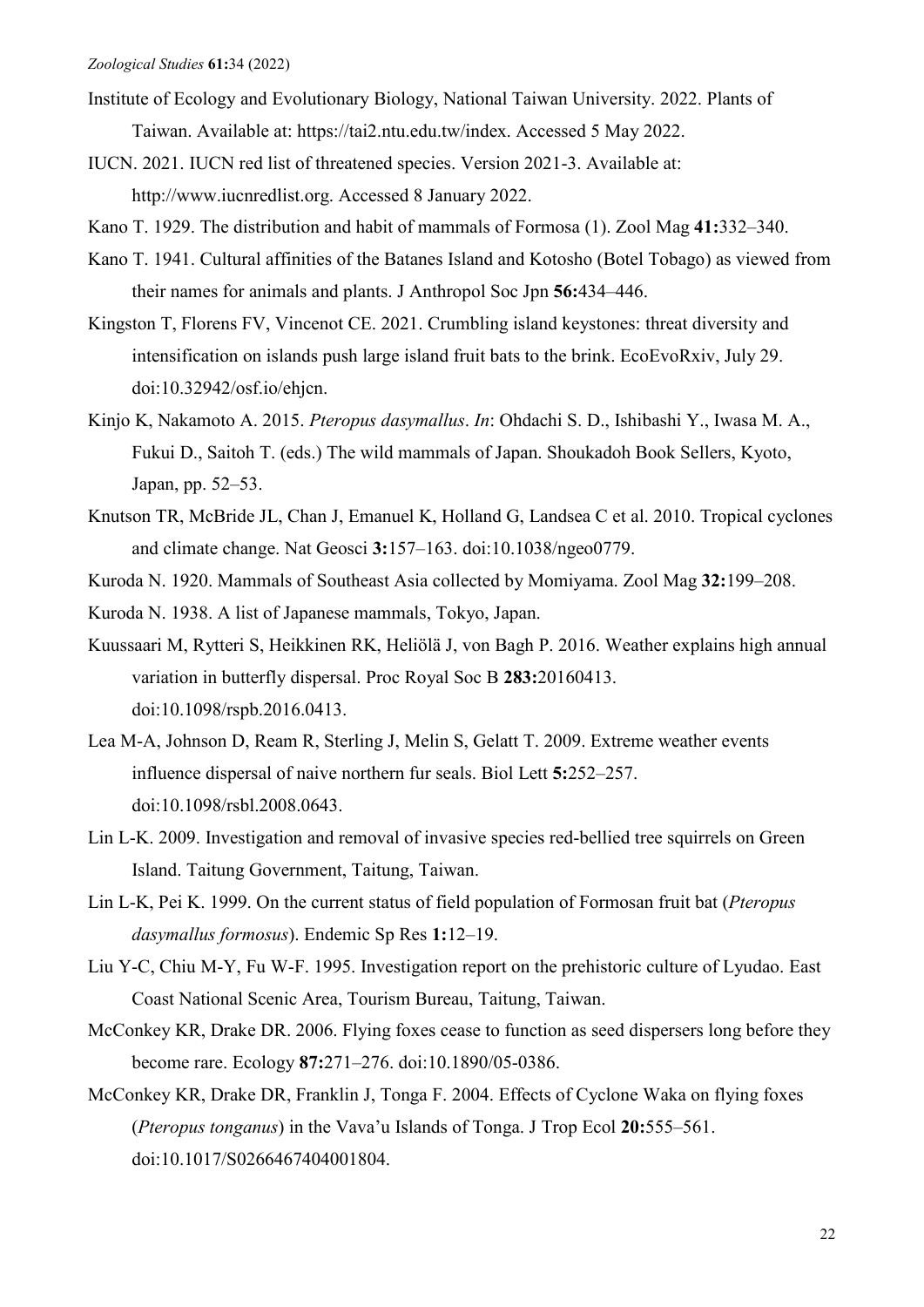- McIlwee A, Martin L. 2002. On the intrinsic capacity for increase of Australian flying-foxes (*Pteropus spp., Megachiroptera*). Aust Zool **32:**76–100. doi:10.7882/AZ.2002.008.
- Meade J, Martin JM, Welbergen JA. 2021. Fast food in the city? Nomadic flying-foxes commute less and hang around for longer in urban areas. Behav Ecol **32:**1151–1162. doi:10.1093/beheco/arab078.
- Mickleburgh SP, Hutson AM, Racey PA. 1992. Old World fruit bats: an action plan for their conservation. IUCN/SSC Chiroptera Specialist Group, Gland, Switzerland.
- Mickleburgh SP, Hutson AM, Racey PA. 2002. A review of the global conservation status of bats. Oryx **36:**18–34. doi:10.1017/S0030605302000054.
- Nakamoto A. 2017. Temporal changes in distributional range of the Ryukyu flying fox in the Ryukyu Archipelago, Japan. Mamm Sci **57:**267–284. doi:10.11238/mammalianscience.57.267.
- Nakamoto A, Itabe S, Sato A, Kinjo K, Izawa M. 2011. Geographical distribution pattern and interisland movements of Orii's flying fox in Okinawa Islands, the Ryukyu Archipelago, Japan. Popul Ecol **53:**241–252. doi:10.1007/s10144-010-0214-9.
- Nakamoto A, Kinjo K, Izawa M. 2012. Ranging patterns and habitat use of a solitary flying fox (*Pteropus dasymallus*) on Okinawa-jima Island, Japan. Acta Chiropt **14:**387–399. doi:10.3161/150811012X661701.
- Newman D, Pilson D. 1997. Increased probability of extinction due to decreased genetic effective population size: experimental populations of *Clarkia pulchella*. Evolution **51:**354–362. doi:10.1111/j.1558-5646.1997.tb02422.x.
- Olival KJ, Latinne A, Islam A, Epstein JH, Hersch R, Engstrand RC et al. 2020. Population genetics of fruit bat reservoir informs the dynamics, distribution and diversity of Nipah virus. Mol Ecol **29:**970–985. doi:10.1111/mec.15288.
- Palmer GH, Koprowski J, Pernas T. 2007. Tree squirrels as invasive species: conservation and management implications. *In*: Managing vertebrate invasive species: proceedings of an international symposium, Fort Collins, CO, pp. 273–282.
- Parry-Jones K. 2011. "Diverse weights and diverse measures": factors affecting the post-natal growth of the grey-headed flying-fox *Pteropus poliocephalus* and implications for ageing juvenile flying-foxes. *In*: Law B., Eby P., Lunney D., Lumsden L. (eds.) The biology and conservation of Australasian bats. Royal Zoological Society of NSW, Australia, pp. 175–184.
- Parry‐Jones K, Augee M. 2001. Factors affecting the occupation of a colony site in Sydney, New South Wales by the grey‐headed flying‐fox *Pteropus poliocephalus* (Pteropodidae). Austral Ecol **26:**47–55. doi:10.1111/j.1442-9993.2001.01072.pp.x.